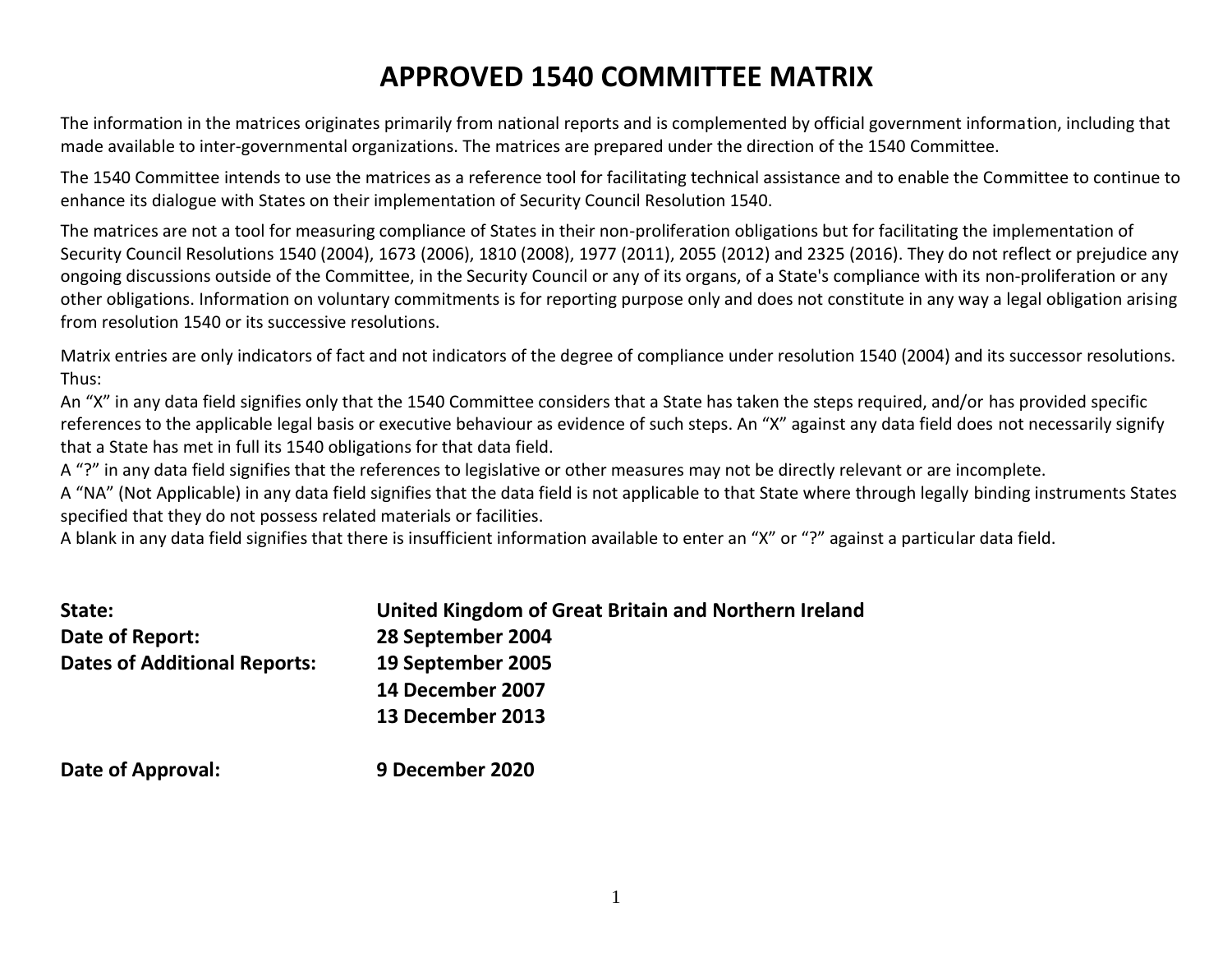### **I. OP 1 and related matters from OP 5, OP 8 (a), (b), (c) and OP10**

|                | <b>Adherence to legally binding</b><br>instruments, membership of<br>organisations, participation<br>in arrangements and<br>statements made. | Relevant information (i.e., signing, deposit of instrument of accession, ratification, etc)                                                    |  |  |  |  |  |  |  |  |
|----------------|----------------------------------------------------------------------------------------------------------------------------------------------|------------------------------------------------------------------------------------------------------------------------------------------------|--|--|--|--|--|--|--|--|
| 1              | Nuclear Non-<br><b>Proliferation Treaty</b><br>(NPT)                                                                                         | Deposit 27 November 1968                                                                                                                       |  |  |  |  |  |  |  |  |
| $\overline{2}$ | <b>Nuclear Weapons Free</b><br>Zone/ Protocol(s)                                                                                             | Treaty of Tlatelolco: Deposit 19 December 1969<br>Treaty of Rarotonga: Deposit 19 September 1997<br>Treaty of Pelindaba: Deposit 12 March 2001 |  |  |  |  |  |  |  |  |
| 3              | International<br>Convention for the<br>Suppression of Acts of<br>Nuclear Terrorism                                                           | Deposit 24 September 2009                                                                                                                      |  |  |  |  |  |  |  |  |
| 4              | Convention on Physical<br>Protection of Nuclear<br>Material (CPPNM)                                                                          | Deposit 6 September 1991                                                                                                                       |  |  |  |  |  |  |  |  |
| 5              | 2005 Amendment to the<br><b>CPPNM</b>                                                                                                        | Deposit 8 April 2010                                                                                                                           |  |  |  |  |  |  |  |  |
| 6              | Comprehensive Nuclear-<br>Test-Ban Treaty (CTBT)<br>(not in force)                                                                           | Deposit 5 April 1998                                                                                                                           |  |  |  |  |  |  |  |  |
| $\overline{7}$ | Chemical Weapons<br>Convention (CWC)                                                                                                         | Deposit 13 May 1996                                                                                                                            |  |  |  |  |  |  |  |  |
| 8              | <b>Biological Weapons</b><br>Convention (BWC)                                                                                                | Deposit 26 March 1975                                                                                                                          |  |  |  |  |  |  |  |  |
| 9              | Geneva Protocol of 1925                                                                                                                      | Deposit 9 April 1930                                                                                                                           |  |  |  |  |  |  |  |  |
| 10             | 1997 International<br>Convention for the<br><b>Suppression of Terrorist</b><br><b>Bombings</b>                                               | Deposit 7 March 2001                                                                                                                           |  |  |  |  |  |  |  |  |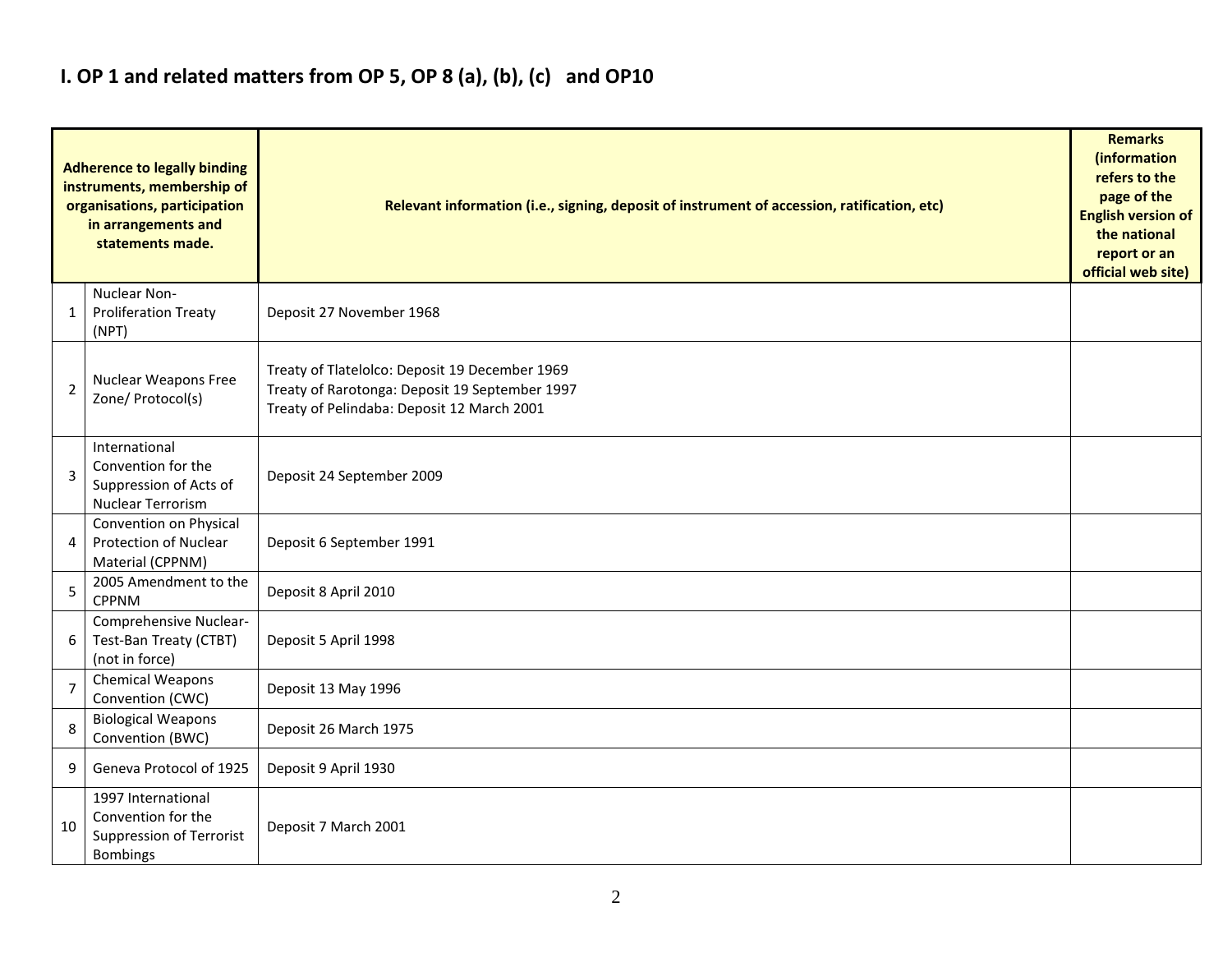| 11 | 1999 International<br>Convention for the<br>Suppression of the<br>Financing of Terrorism                                                                 | Deposit 7 March 2001                                                                                                                                                                                                                                                                                                                                                                                                                                                                                                           |  |
|----|----------------------------------------------------------------------------------------------------------------------------------------------------------|--------------------------------------------------------------------------------------------------------------------------------------------------------------------------------------------------------------------------------------------------------------------------------------------------------------------------------------------------------------------------------------------------------------------------------------------------------------------------------------------------------------------------------|--|
| 12 | 2005 Protocol to the<br>Convention for the<br>suppression of unlawful<br>acts against the safety of<br>maritime navigation                               | Signed 23 January 2007                                                                                                                                                                                                                                                                                                                                                                                                                                                                                                         |  |
| 13 | 2005 Protocol to the<br>Protocol for the<br>suppression of unlawful<br>acts against the safety of<br>fixed platforms located<br>on the continental shelf | Signed 23 January 2007                                                                                                                                                                                                                                                                                                                                                                                                                                                                                                         |  |
| 14 | 2010 Convention on the<br>Suppression of Unlawful<br>Acts Relating to<br><b>International Civil</b><br>Aviation                                          | Signed 10 September 2010                                                                                                                                                                                                                                                                                                                                                                                                                                                                                                       |  |
| 15 | Other relevant regional<br>legally binding<br>instruments                                                                                                | <b>EURATOM Treaty</b>                                                                                                                                                                                                                                                                                                                                                                                                                                                                                                          |  |
| 16 | <b>International Atomic</b><br>Energy Agency (IAEA)                                                                                                      | <b>Since 1957</b>                                                                                                                                                                                                                                                                                                                                                                                                                                                                                                              |  |
| 17 | Directly relevant<br>Arrangements                                                                                                                        | <b>Nuclear Suppliers Group (NSG)</b><br>Australia Group (AG)<br>Missile Technology Control Regime (MTCR)<br>Zangger Committee (ZC)<br>Wassenaar Arrangement (WA)<br>Proliferation Security Initiative (PSI)<br>Global Initiative to Combat Nuclear Terrorism (GICNT)                                                                                                                                                                                                                                                           |  |
| 18 | Statement on non-<br>provision of WMD and<br>related materials to<br>non-State actors                                                                    | State reports that its National Security Strategy identified as a priority risk: International terrorism affecting the UK or its<br>interests, including a chemical, biological, radiological or nuclear attack by terrorists. The UK National Counter Proliferation<br>Strategy sets the framework for cross-government action to mitigate this risk. Agreed by the National Security Council, it has<br>among its key objectives to deny terrorists the materials and expertise to make and use weapons of mass destruction. |  |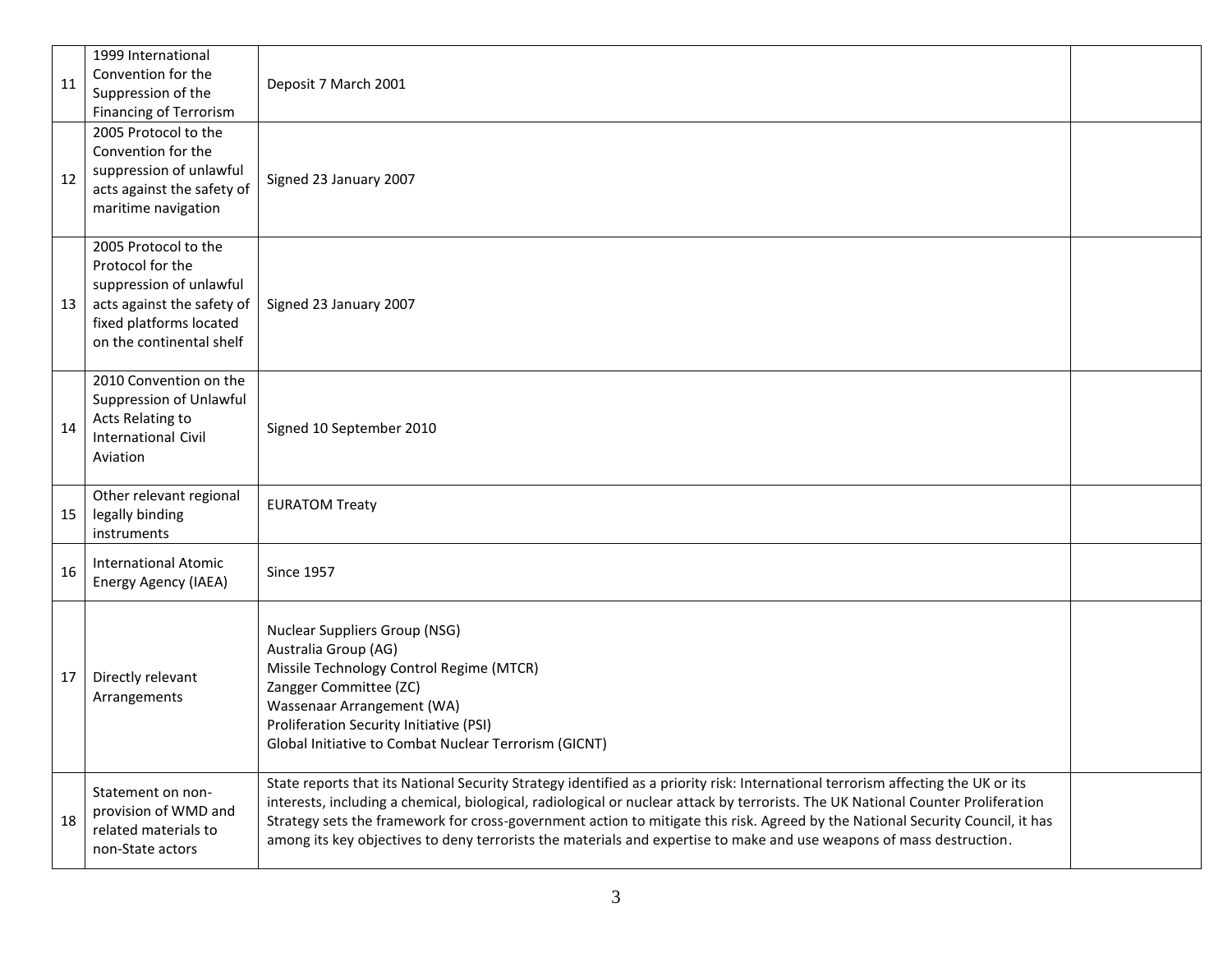| 19 | Membership in relevant<br>international, regional<br>or sub-regional<br>organisations | Revised Cotonou Partnership Agreement (the CPA II)<br>World Organisation for Animal Health (OIE),<br>World Health Organization (WHO),<br>World Customs Organization (WCO),<br>INTERPOL,<br>International Maritime Organization (IMO),<br>Financial Action Task Force (FATF),<br>European Union (EU),<br>Organization for Security and Cooperation in Europe (OSCE) |  |
|----|---------------------------------------------------------------------------------------|--------------------------------------------------------------------------------------------------------------------------------------------------------------------------------------------------------------------------------------------------------------------------------------------------------------------------------------------------------------------|--|
|----|---------------------------------------------------------------------------------------|--------------------------------------------------------------------------------------------------------------------------------------------------------------------------------------------------------------------------------------------------------------------------------------------------------------------------------------------------------------------|--|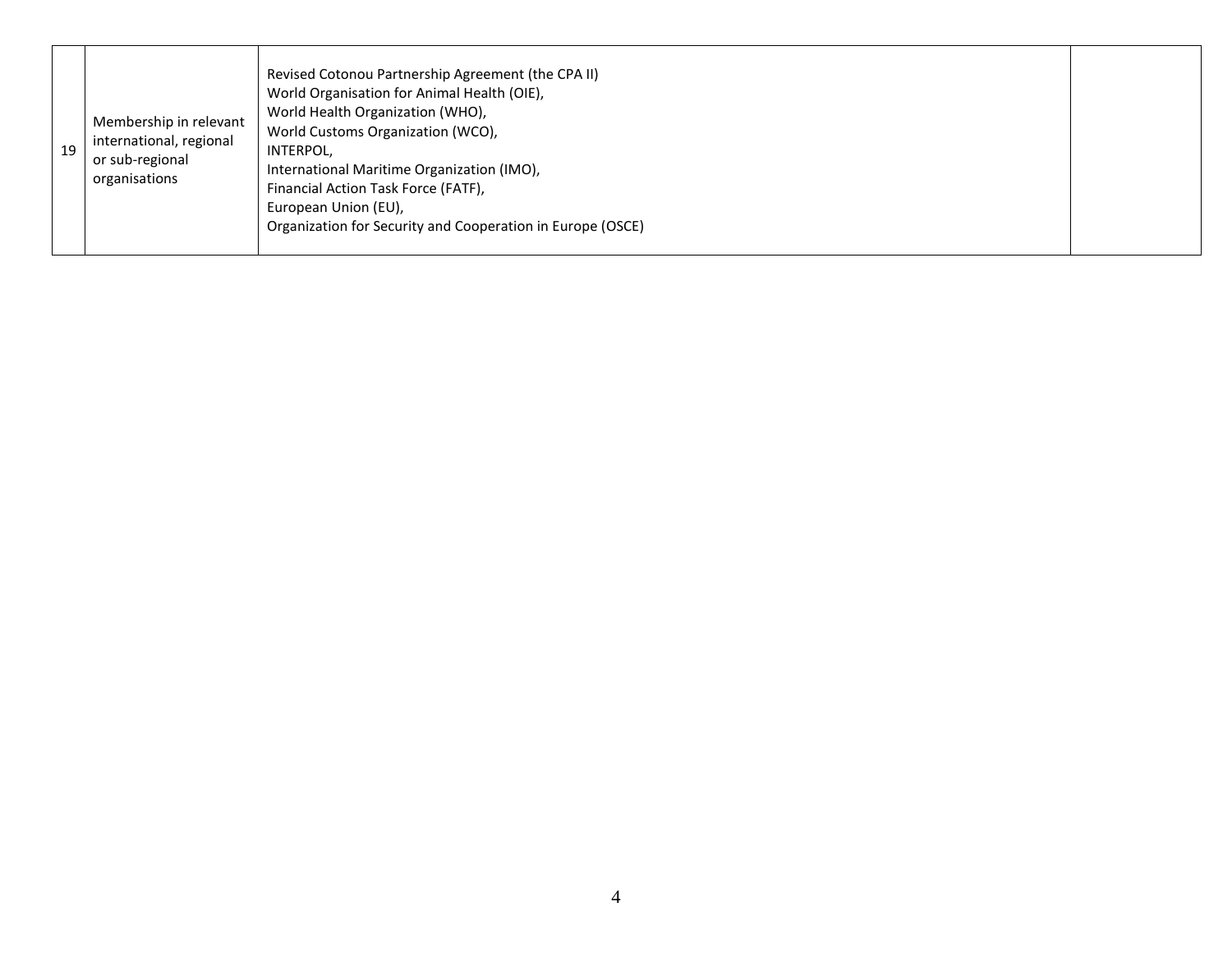### **II. OP 2 - Nuclear Weapons (NW), Chemical Weapons (CW) and Biological Weapons (BW)**

| <b>National legislation which</b><br>prohibits persons or entities |                                                                        |   |   |                             | <b>National legal framework</b>                                                                                                                                                                                                                                                                                                                                                                                                                                                                                                                                                                                                                                                                                                                                                                                                                                                                                                                                                                                                                                                          |        |                        |                           | <b>Enforcement and civil/criminal penalties</b>                                                                                                                                                                                                                                                                                                                                                                                        |                |
|--------------------------------------------------------------------|------------------------------------------------------------------------|---|---|-----------------------------|------------------------------------------------------------------------------------------------------------------------------------------------------------------------------------------------------------------------------------------------------------------------------------------------------------------------------------------------------------------------------------------------------------------------------------------------------------------------------------------------------------------------------------------------------------------------------------------------------------------------------------------------------------------------------------------------------------------------------------------------------------------------------------------------------------------------------------------------------------------------------------------------------------------------------------------------------------------------------------------------------------------------------------------------------------------------------------------|--------|------------------------|---------------------------|----------------------------------------------------------------------------------------------------------------------------------------------------------------------------------------------------------------------------------------------------------------------------------------------------------------------------------------------------------------------------------------------------------------------------------------|----------------|
|                                                                    | to engage in one of the<br>following activities and its<br>enforcement |   |   | $X$ /?<br>$\mathbf{B}$<br>W | Source document of national implementation<br>law                                                                                                                                                                                                                                                                                                                                                                                                                                                                                                                                                                                                                                                                                                                                                                                                                                                                                                                                                                                                                                        | N<br>W | $X$ /?<br>$\mathbf{C}$ | $\mathbf{B}$<br>$W$ $W$   | <b>Source document</b>                                                                                                                                                                                                                                                                                                                                                                                                                 | <b>Remarks</b> |
| $\mathbf{1}$                                                       | manufacture                                                            | X | X | $\pmb{\mathsf{X}}$          | NW:<br>Anti-terrorism, Crimes and Security Act (2001) -<br>ATCSA, Article 47 (A person who develops or<br>produces, or participates in the development<br>or production of, a nuclear weapon; Has a<br>nuclear weapon in his possession; Participates<br>in the transfer of a nuclear weapon; or Engages<br>in military preparations, or in preparations of a<br>military nature, intending to use, or threaten to<br>use, a nuclear weapon, is guilty of an offence).<br>Terrorism Act (2006), Section 9 (prohibits the<br>production, with intention to use, of<br>radioactive materials or devices for the<br>preparation of an act of terrorism or the<br>purposes of terrorism)<br>CW:<br>Chemical Weapons Act (1996), Article 2 (Use<br>etc. of chemical weapons. No person shall: Use<br>a chemical weapon; Develop or produce a<br>chemical weapon; Have a chemical weapon in<br>his possession; Participate in the transfer of a<br>chemical weapon; Engage in military<br>preparations, or in preparations of a military<br>nature, intending to use a chemical weapon)<br>BW: | Χ      | X                      | $\boldsymbol{\mathsf{X}}$ | NW:<br>Anti-terrorism, Crimes and Security Act (2001) -<br>ATCSA, Article 47 (A person guilty of an offence<br>under this section is liable on conviction on<br>indictment to imprisonment for life)<br>Terrorism Act (2006), Section 14<br>CW:<br>Chemical Weapons Act (1996), Article 2 (A<br>person contravening this section is guilty of an<br>offence and liable on conviction on indictment<br>to imprisonment for life)<br>BW: |                |
|                                                                    |                                                                        |   |   |                             | Biological Weapons Act (BWA) 8 February<br>1974, Chapter 6 - Section 1 (No person shall<br>develop, produce, stockpile, acquire or retain:<br>Any biological agent or toxin of a type and in a<br>quantity that has no justification for<br>prophylactic, protective or other peaceful<br>purposes; or Any weapon, equipment or                                                                                                                                                                                                                                                                                                                                                                                                                                                                                                                                                                                                                                                                                                                                                          |        |                        |                           | Biological Weapons Act 8 February 1974,<br>Chapter 6 - Section 1 (Any person contravening<br>this section shall be guilty of an offence and<br>shall, on conviction on indictment, be liable to<br>imprisonment for life)                                                                                                                                                                                                              |                |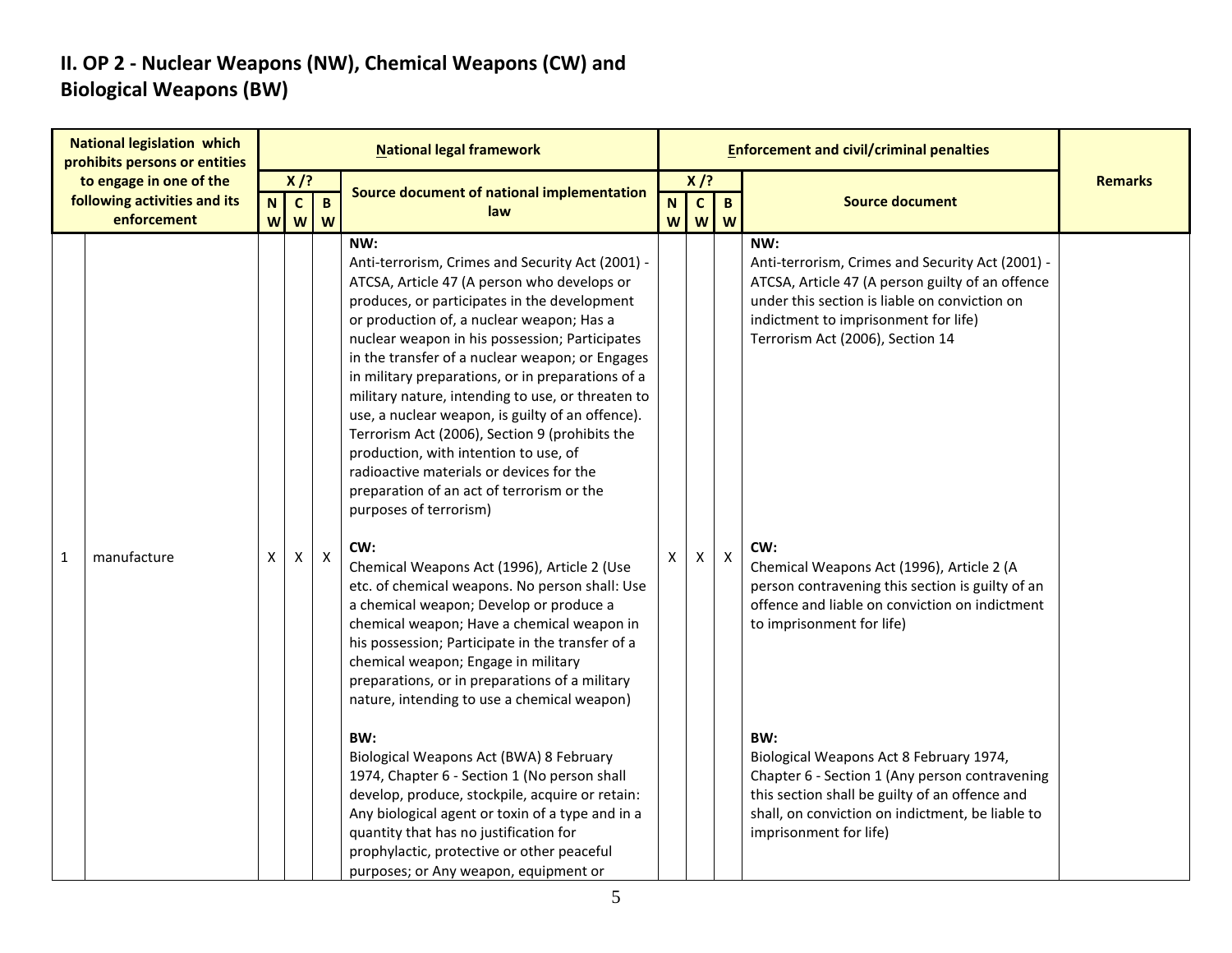|   |         |   |              |   | means of delivery designed to use biological<br>agents or toxins for hostile purposes or in<br>armed conflict)                                                                                                                                                                                                                              |   |   |              |                                                                                                                                                                                                                                          |
|---|---------|---|--------------|---|---------------------------------------------------------------------------------------------------------------------------------------------------------------------------------------------------------------------------------------------------------------------------------------------------------------------------------------------|---|---|--------------|------------------------------------------------------------------------------------------------------------------------------------------------------------------------------------------------------------------------------------------|
|   |         |   |              |   | NW:<br>Anti-terrorism, Crimes and Security Act (2001) -<br>ATCSA, Article 47(4)(a) (Buy, acquire)                                                                                                                                                                                                                                           |   |   |              | NW:<br>Anti-terrorism, Crimes and Security Act (2001) -<br>ATCSA, Article 47 (A person guilty of an offence<br>under this section is liable on conviction on<br>indictment to imprisonment for life)                                     |
| 2 | acquire | X | $\mathsf{x}$ | X | CW:<br>Chemical Weapons Act (1996), Article 2(1)(d),<br>$2(4)$ and $2(5)$                                                                                                                                                                                                                                                                   | X | X | $\mathsf{X}$ | CW:<br>Chemical Weapons Act (1996), Article2 (A<br>person contravening this section is guilty of an<br>offence and liable on conviction on indictment<br>to imprisonment for life)                                                       |
|   |         |   |              |   | BW:<br>Biological Weapons Act (BWA) 8 February<br>1974, Chapter 6 - Section 1 (Acquire)                                                                                                                                                                                                                                                     |   |   |              | BW:<br>Biological Weapons Act 8 February 1974,<br>Chapter 6 - Section 1 (Any person contravening<br>this section shall be guilty of an offence and<br>shall, on conviction on indictment, be liable to<br>imprisonment for life)         |
|   |         |   |              |   | NW:<br>Anti-terrorism, Crimes and Security Act (2001) -<br>ATCSA, Article 47 (Has a nuclear weapon in his<br>possession)<br>Terrorism Act (2006), Sections 9 (prohibits the<br>and possession, with intention to use, of<br>radioactive materials or devices for the<br>preparation of an act of terrorism or the<br>purposes of terrorism) |   |   |              | NW:<br>Anti-terrorism, Crimes and Security Act (2001) -<br>ATCSA, Article 47 (A person guilty of an offence<br>under this section is liable on conviction on<br>indictment to imprisonment for life)<br>Terrorism Act (2006), Section 14 |
| 3 | possess | X | $\mathsf{X}$ | X | CW:<br>Chemical Weapons Act (1996), Article 2 (Have<br>a chemical weapon in his possession)                                                                                                                                                                                                                                                 | X | X | X            | CW:<br>Chemical Weapons Act (1996), Article 2 (A<br>person contravening this section is guilty of an<br>offence and liable on conviction on indictment<br>to imprisonment for life)                                                      |
|   |         |   |              |   | BW:<br>Biological Weapons Act (BWA) 8 February<br>1974, Chapter 6 - Section 1 (retain)                                                                                                                                                                                                                                                      |   |   |              | BW:<br>Biological Weapons Act 8 February 1974,<br>Chapter 6 - Section 1 (Any person contravening<br>this section shall be guilty of an offence and                                                                                       |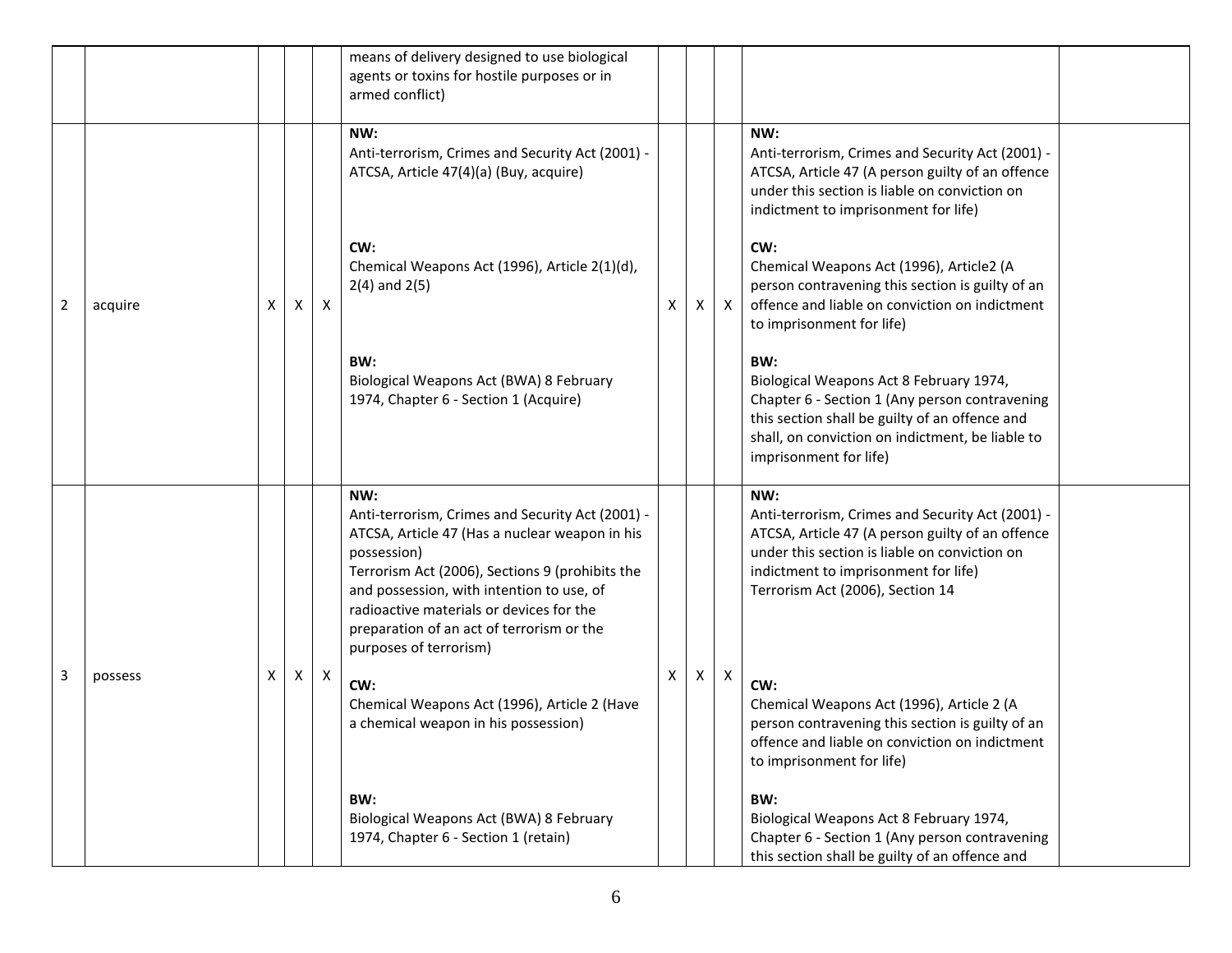|   |           |   |   |              |                                                                                                                                                                                                                                                                                                                                                                                                                                                       |    |   |              | shall, on conviction on indictment, be liable to<br>imprisonment for life)                                                                                                                                                       |
|---|-----------|---|---|--------------|-------------------------------------------------------------------------------------------------------------------------------------------------------------------------------------------------------------------------------------------------------------------------------------------------------------------------------------------------------------------------------------------------------------------------------------------------------|----|---|--------------|----------------------------------------------------------------------------------------------------------------------------------------------------------------------------------------------------------------------------------|
|   |           |   |   |              | NW:<br>Anti-terrorism, Crimes and Security Act (2001) -<br>ATCSA, Article 47 (Develops)                                                                                                                                                                                                                                                                                                                                                               |    |   |              | NW:<br>Anti-terrorism, Crimes and Security Act (2001) -<br>ATCSA, Article 47 (A person guilty of an offence<br>under this section is liable on conviction on<br>indictment to imprisonment for life)                             |
| 4 | develop   | X | X | X            | CW:<br>Chemical Weapons Act (1996), Article 2<br>(Develop a chemical weapon)                                                                                                                                                                                                                                                                                                                                                                          | X  | X | $\mathsf{X}$ | CW:<br>Chemical Weapons Act (1996), Article 2 (A<br>person contravening this section is guilty of an<br>offence and liable on conviction on indictment<br>to imprisonment for life)                                              |
|   |           |   |   |              | BW:<br>Biological Weapons Act (BWA) 8 February<br>1974, Chapter 6 - Section 1 (No person shall<br>develop)                                                                                                                                                                                                                                                                                                                                            |    |   |              | BW:<br>Biological Weapons Act 8 February 1974,<br>Chapter 6 - Section 1 (Any person contravening<br>this section shall be guilty of an offence and<br>shall, on conviction on indictment, be liable to<br>imprisonment for life) |
|   |           |   |   |              | NW:<br>Regulations by Office for Civil Nuclear Security<br>(OCNS) in accordance with Nuclear Industries<br>Security Regulations (NISR) 2003, Article 13<br>CW:<br>Chemical Weapons Act (1996) as amended by<br>Anti-terrorism, Crime and Security Act (2001)                                                                                                                                                                                          |    |   |              | NW:<br><b>Nuclear Industries Security Regulations (NISR)</b><br>2003, Article 25<br>CW:<br>Chemical Weapons Act (1996) as amended by<br>the Anti-terrorism, Crime and Security Act                                               |
| 5 | transport | x | X | $\mathsf{X}$ | Section 46 (Proceedings for a chemical<br>weapons offence may be instituted by order of<br>the Commissioners of Customs and Excise if it<br>appears to them that the offence has involved<br>the movement of a chemical weapon into or<br>out of any country or territory)<br>Carriage of Dangerous Goods Regulations<br>include security standards of Transport<br>Security and Contingencies (TRANSEC)<br>European Commission security measures for | X. | X | X            | (2001)                                                                                                                                                                                                                           |
|   |           |   |   |              | rail and road transports.<br>BW:<br>Biological Weapons Act 8 February 1974 as                                                                                                                                                                                                                                                                                                                                                                         |    |   |              | BW:<br>Biological Weapons Act 8 February 1974,                                                                                                                                                                                   |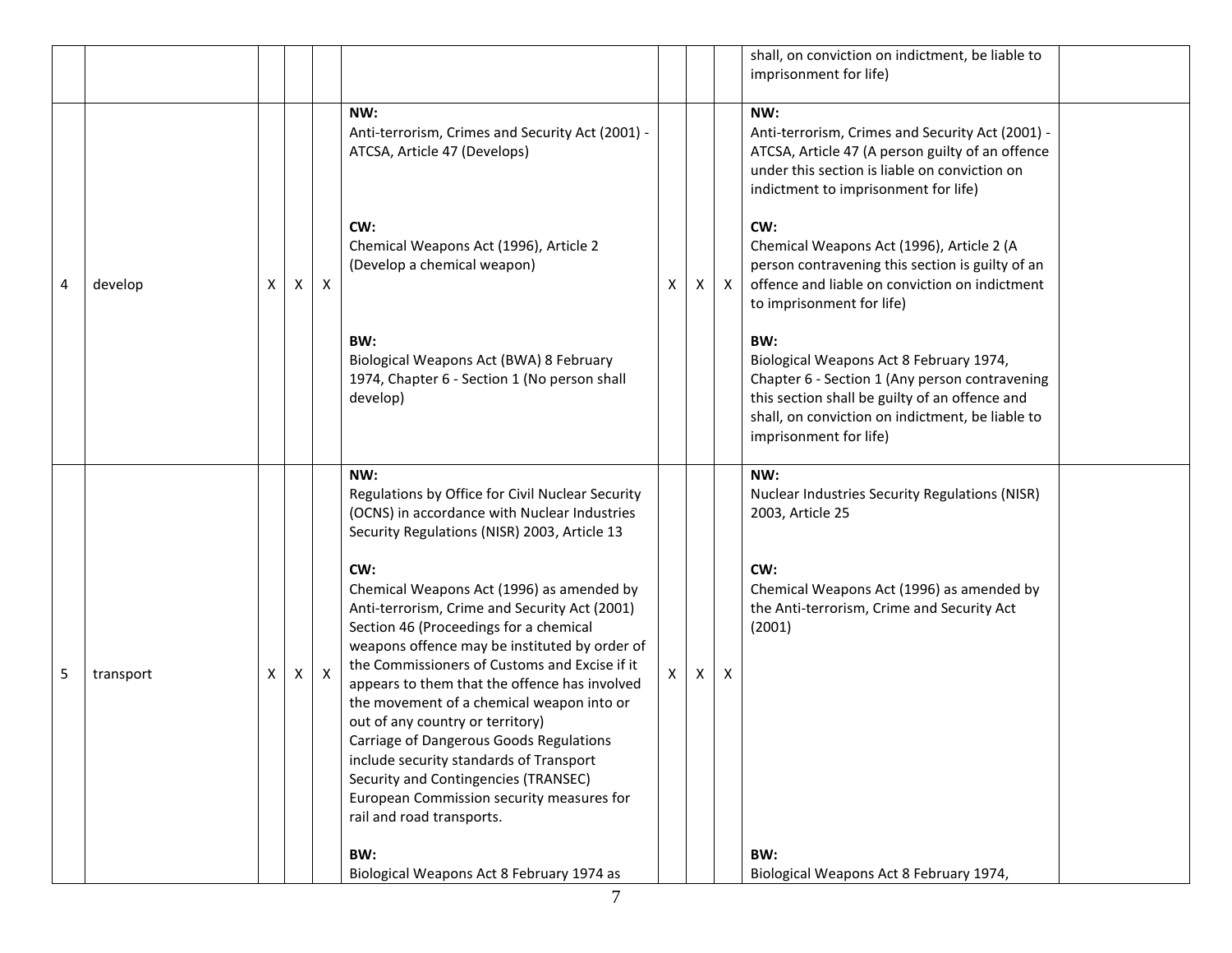|   |          |   |   |              | amended by Anti-terrorism, Crime and Security<br>Act (2001), Article 45 (movement of any such<br>thing into or out of any country or territory)<br>Carriage of Dangerous Goods Regulations<br>include security standards of Transport<br>Security and Contingencies (TRANSEC)                                                                                                                                                                                                                                                                                                                                  |   |   |              | Article 1B, as amended by Anti-terrorism,<br>Crime and<br>Security Act (2001)                                                                                                                                                                                                                                                                                                                                                                                                                    |
|---|----------|---|---|--------------|----------------------------------------------------------------------------------------------------------------------------------------------------------------------------------------------------------------------------------------------------------------------------------------------------------------------------------------------------------------------------------------------------------------------------------------------------------------------------------------------------------------------------------------------------------------------------------------------------------------|---|---|--------------|--------------------------------------------------------------------------------------------------------------------------------------------------------------------------------------------------------------------------------------------------------------------------------------------------------------------------------------------------------------------------------------------------------------------------------------------------------------------------------------------------|
| 6 | transfer | X | X | $\mathsf{X}$ | NW:<br>Anti-terrorism, Crimes and Security Act (2001)<br>CW:<br>Chemical Weapons Act (1996), Article 2<br>BW:<br>Biological Weapons Act (1974) Chapter 6<br>Section 1 as amended by the Anti-terrorism,<br>Crime and Security Act (2001), Sections 43 and<br>44 (A person shall not transfer any biological<br>agent or toxin to another person)                                                                                                                                                                                                                                                               | X | X | $\mathsf{X}$ | NW:<br>Anti-terrorism, Crimes and Security Act (2001)<br>A person guilty of an offence under this section<br>is liable on conviction on indictment to<br>imprisonment for life<br>CW:<br>Chemical Weapons Act (1996), Article 2<br>BW:<br>Biological Weapons Act (1974) (Any person<br>contravening this section shall be guilty of an<br>offence and shall, on conviction on indictment,<br>be liable to imprisonment for life)<br>Anti-terrorism, Crime and Security Act (2001),<br>Section 43 |
| 7 | use      | X | X | X            | NW:<br>Anti-terrorism, Crimes and Security Act (2001),<br>Article 47 (causes a nuclear weapon explosion)<br>Terrorism Act (2006) Section 10<br>CW:<br>Chemical Weapons Act (1996), Article 2 as<br>amended by the Anti-Terrorism, Crime and<br>Security Act (2001), Section113 ( involves the<br>use of a noxious substance or other noxious<br>thing - places any substance or other thing in<br>any place- For the purposes of sections 113<br>and 114 "substance" includes any biological<br>agent and any other natural or artificial<br>substance (whatever its form, origin or method<br>of production)) | x | X | $\mathsf{X}$ | NW:<br>Anti-terrorism, Crimes and Security Act (2001)<br>(A person guilty of an offence under this<br>section is liable on conviction on indictment to<br>imprisonment for life)<br>Terrorism Act (2006) Section 14<br>CW:<br>Chemical Weapons Act (1996), Article 2 as<br>amended by Anti-Terrorism, Crime and<br>Security Act (2001), Section 113                                                                                                                                              |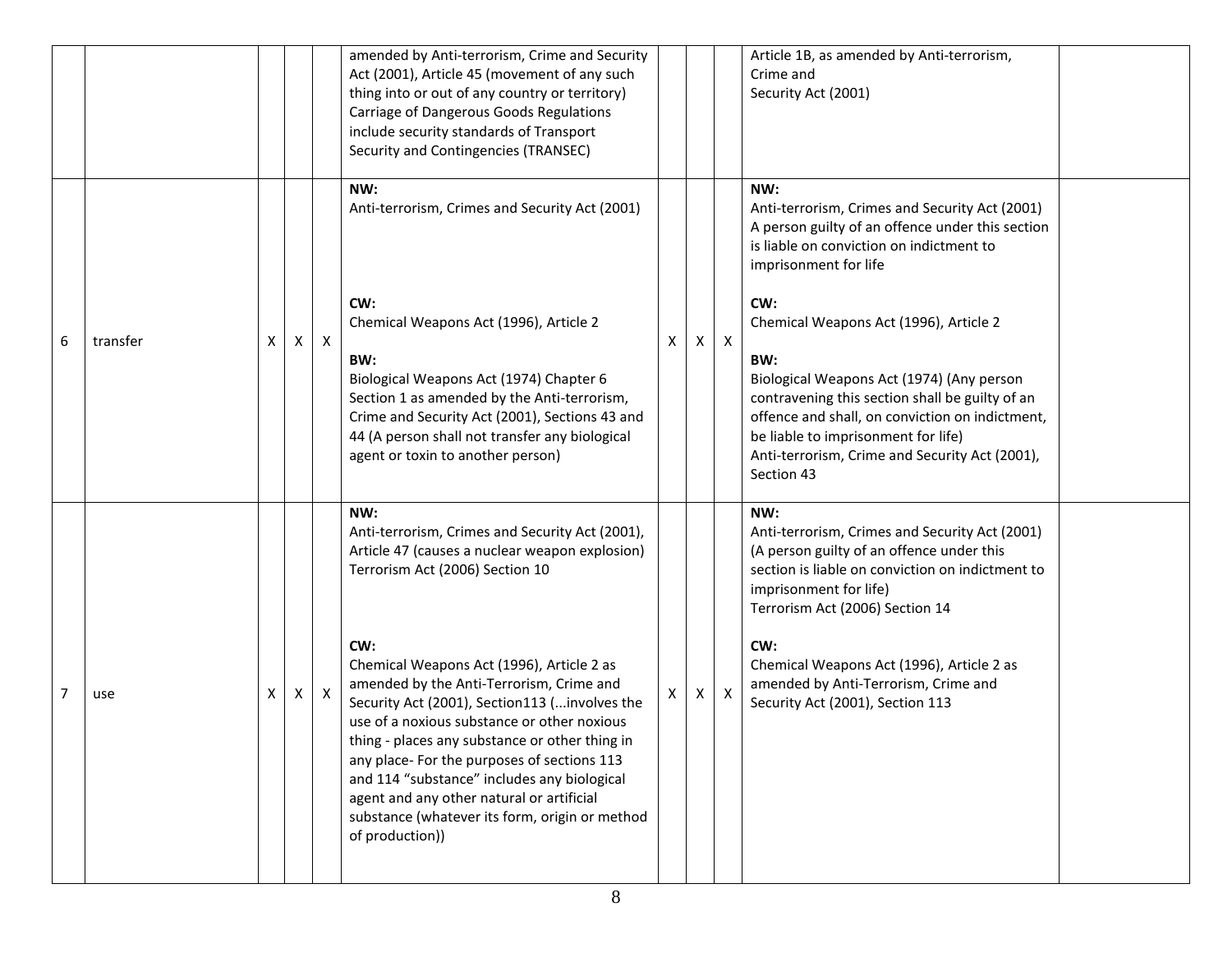|   |                                                                    |   |              |                           | BW:<br>Anti-Terrorism, Crime and Security Act (2001),<br>Section 113 ( involves the use of a noxious<br>substance or other noxious thing - places any<br>substance or other thing in any place - For the<br>purposes of sections 113 and 114 "substance"<br>includes any biological agent and any other<br>natural or artificial substance (whatever its<br>form, origin or method of production))                                                                                                                                                                                                                                    |   |   |              | BW:<br>Anti-terrorism, Crime and Security Act (2001),<br>Section 113 (A person guilty of an offence<br>under this section is liable - On summary<br>conviction, to imprisonment for a term not<br>exceeding six months or a fine not exceeding<br>the statutory maximum (or both); and<br>On conviction on indictment, to imprisonment<br>for a term not exceeding fourteen years or a<br>fine (or both).                                                                                                                                                                                                                |  |
|---|--------------------------------------------------------------------|---|--------------|---------------------------|---------------------------------------------------------------------------------------------------------------------------------------------------------------------------------------------------------------------------------------------------------------------------------------------------------------------------------------------------------------------------------------------------------------------------------------------------------------------------------------------------------------------------------------------------------------------------------------------------------------------------------------|---|---|--------------|--------------------------------------------------------------------------------------------------------------------------------------------------------------------------------------------------------------------------------------------------------------------------------------------------------------------------------------------------------------------------------------------------------------------------------------------------------------------------------------------------------------------------------------------------------------------------------------------------------------------------|--|
| 8 | attempt to engage in<br>abovementioned<br>activities               | х | $\mathsf{X}$ | $\mathsf{X}$              | NW:<br>Anti-Terrorism, Crime and Security Act (2001)<br>Section 53<br>CW:<br>Chemical Weapons Act (1996), Article 30A<br>BW:<br>Biological Weapons Act (1974) Chapter 1B,<br>Anti-Terrorism, Crime and Security Act (2001)<br>Section 50                                                                                                                                                                                                                                                                                                                                                                                              | х | X | $\mathsf{X}$ | NW:<br>Anti-Terrorism, Crime and Security Act (2001)<br>Section 47<br>CW:<br>Chemical Weapons Act (1996), Article 2 as<br>amended by Anti-Terrorism, Crime and<br>Security Act (2001), Section 113<br>BW:<br>Anti-Terrorism, Crime and Security Act (2001)<br>Section 45                                                                                                                                                                                                                                                                                                                                                 |  |
| 9 | participate as an<br>accomplice in<br>abovementioned<br>activities | х | X            | $\boldsymbol{\mathsf{X}}$ | NW:<br>Accessories and Abettors Act 1861 (aid, abet,<br>procure or counsel a prohibited activity under<br>the Anti-terrorism, Crimes and Security Act<br>(2001)) - ATCSA, Article 47 (A person who<br>participates in the development or production<br>of a nuclear weapon)<br>CW:<br>Anti-terrorism, Crime and Security Act (2001)<br>Accessories and Abettors Act 1861 (aid, abet,<br>procure or counsel a prohibited activity under<br>the ATCSA (2001))<br>BW:<br>Accessories and Abettors Act 1861 (aid, abet,<br>procure or counsel a prohibited activity under<br>the Biological Weapons Act<br>Biological Weapons Act (1974)) | Χ | X | X            | NW:<br>Accessories and Abettors Act 1861 (aid, abet,<br>procure or counsel a prohibited activity under<br>the Anti-terrorism, Crimes and Security Act<br>(2001)) (A person guilty of an offence under<br>this section is liable on conviction on<br>indictment to imprisonment for life)<br>CW:<br>Anti-terrorism, Crime and Security Act (2001)<br>Accessories and Abettors Act 1861 (aid, abet,<br>procure or counsel a prohibited activity under<br>the ATCSA (2001))<br>BW:<br>Accessories and Abettors Act 1861 (aid, abet,<br>procure or counsel a prohibited activity under<br>the Biological Weapons Act (1974)) |  |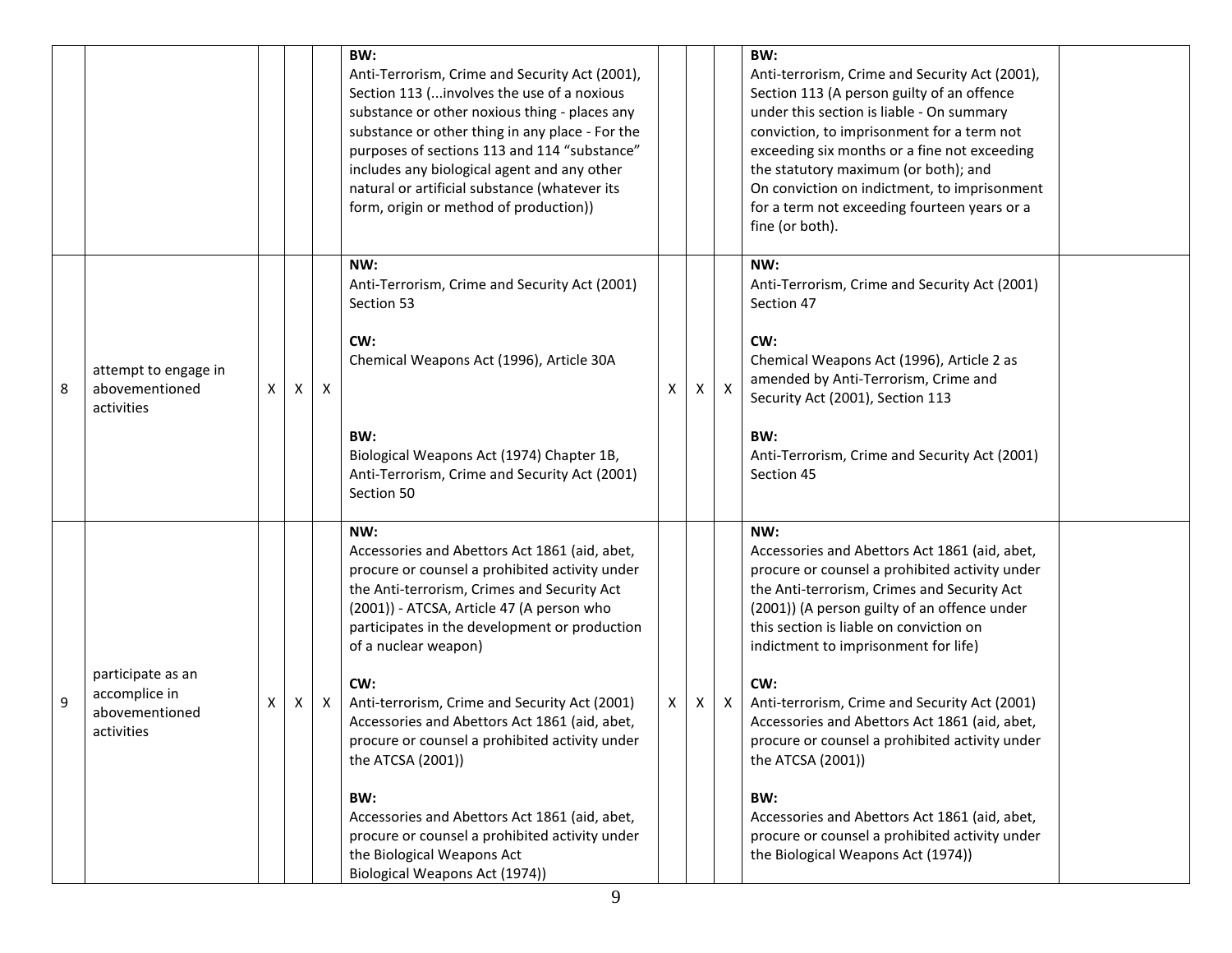|    |                                           |   |   |              | Anti-terrorism, Crime and Security Act 2001<br>(includes an offence of aiding, abetting,<br>counselling, procuring or inciting the<br>commission of, or attempting or conspiring to<br>commit, such an offence)                                                                                                                                                                                                                                                                                                                                                                                                                                                                                                                                                                                                                                                                                                                        |   |   |                | Anti-terrorism, Crime and Security Act (2001):<br>extraterritorial applicability only                                                                                                                                                                                                                                                                                                                                                                                                                                                                                                                                                                                |  |
|----|-------------------------------------------|---|---|--------------|----------------------------------------------------------------------------------------------------------------------------------------------------------------------------------------------------------------------------------------------------------------------------------------------------------------------------------------------------------------------------------------------------------------------------------------------------------------------------------------------------------------------------------------------------------------------------------------------------------------------------------------------------------------------------------------------------------------------------------------------------------------------------------------------------------------------------------------------------------------------------------------------------------------------------------------|---|---|----------------|----------------------------------------------------------------------------------------------------------------------------------------------------------------------------------------------------------------------------------------------------------------------------------------------------------------------------------------------------------------------------------------------------------------------------------------------------------------------------------------------------------------------------------------------------------------------------------------------------------------------------------------------------------------------|--|
| 10 | assist in<br>abovementioned<br>activities | X | Χ | $\mathsf{X}$ | NW:<br>Accessories and Abettors Act 1861 (aid, abet,<br>procure or counsel a prohibited activity under<br>the ATCSA Anti-terrorism, Crimes and Security<br>Act (2001), Section 50)<br>CW:<br>Anti-terrorism, Crime and Security Act (2001)<br>Accessories and Abettors Act 1861 (aid, abet,<br>procure or counsel a prohibited activity under<br>the ATCSA (2001), Section 50)<br>BW:<br>Biological Weapons Act (1974)<br>Anti-terrorism, Crime and Security Act (2001),<br>Section 50: (A person who aids, abets, counsels<br>or procures, or incites, a person who is not a<br>United Kingdom person to do a relevant act<br>outside the United Kingdom is guilty of an<br>offence - section 1 of the Biological Weapons<br>Act 1974 (offences relating to biological agents<br>and toxins)<br>Accessories and Abettors Act 1861 (aid, abet,<br>procure or counsel a prohibited activity under<br>the Biological Weapons Act (1974)) | х | X | $\pmb{\times}$ | NW:<br>Accessories and Abettors Act 1861 (aid, abet,<br>procure or counsel a prohibited activity under<br>the ATCSA Anti-terrorism, Crimes and Security<br>Act (2001), Section 50)<br>CW:<br>Anti-terrorism, Crime and Security Act (2001)<br>Accessories and Abettors Act 1861 (aid, abet,<br>procure or counsel a prohibited activity under<br>the ATCSA (2001), Section 50)<br>BW:<br>Biological Weapons Act (1974)<br>Anti-terrorism, Crime and Security Act (2001),<br>Section 50: extraterritorial applicability only<br>Accessories and Abettors Act 1861 (aid, abet,<br>procure or counsel a prohibited activity under<br>the Biological Weapons Act (1974)) |  |
| 11 | finance<br>abovementioned<br>activities   | X | X | X            | NW:<br>Anti-terrorism, Crime and Security Act (2001),<br>Article 47<br>CW:<br>Chemical Weapons Act (1996), Article 2(5)(a)<br>as amended by Anti-terrorism, Crime and<br>Security Act (2001) (acquiring is an offence;<br>acquiring an object includes buying it)                                                                                                                                                                                                                                                                                                                                                                                                                                                                                                                                                                                                                                                                      | ? | ? | $\cdot$        | NW:<br>Anti-terrorism, Crime and Security Act (2001)<br>(Financial sanctions and criminalizations<br>related to Security Council sanctions<br>obligations)<br>CW:<br>Anti-terrorism, Crime and Security Act (2001)<br>(Financial sanctions and criminalisation related<br>to Security Council sanctions obligations)                                                                                                                                                                                                                                                                                                                                                 |  |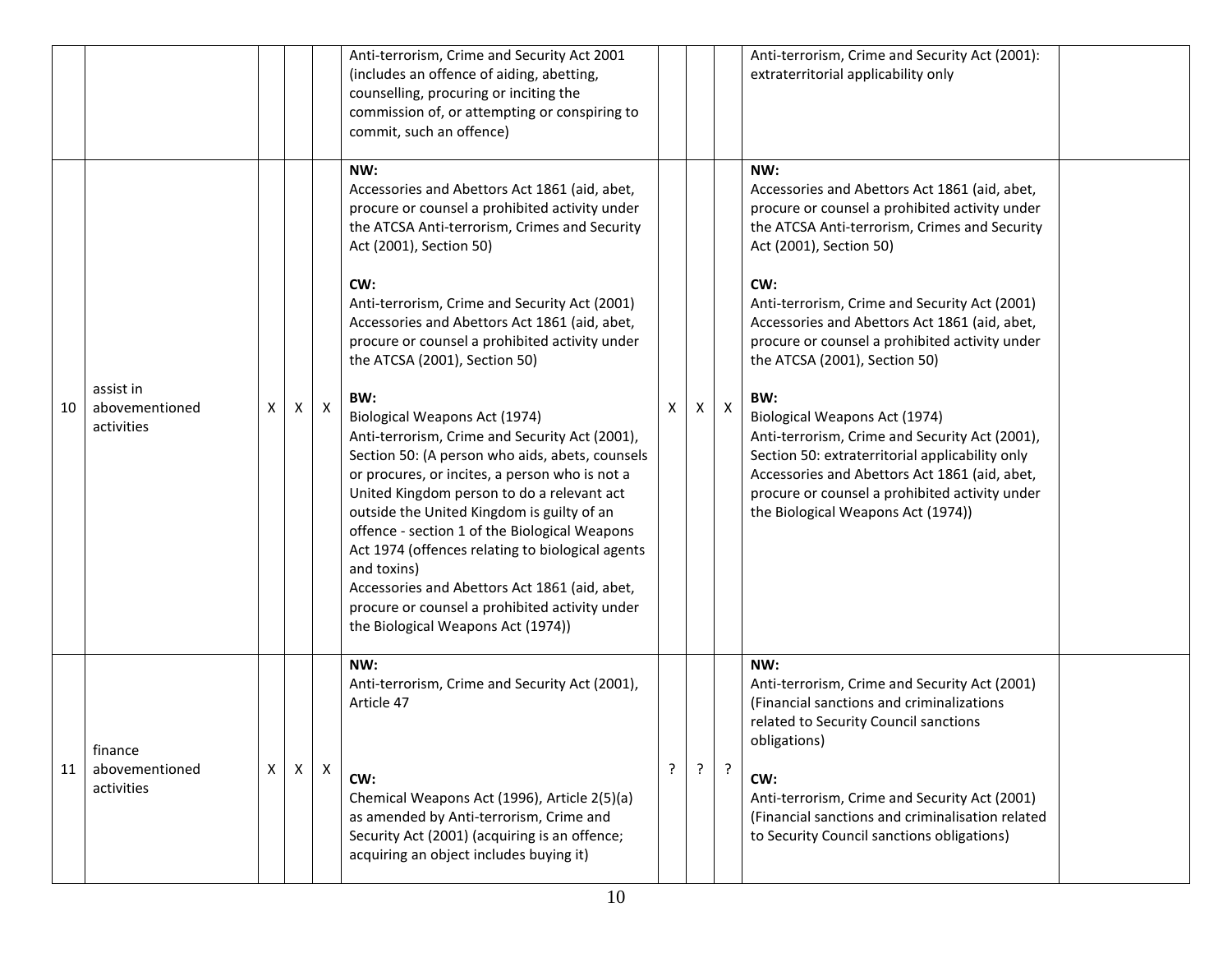|    |                                                                  |   |              |   | BW:<br>Biological Weapons Act (1974), Article 1 as<br>amended by Anti-terrorism, Crime and Security<br>Act (2001), Article 45 ("aiding and abetting")                                                                                                                                                                   |   |   |                           | BW:<br>Anti-terrorism, Crime and Security Act (2001)<br>(Financial sanctions and criminalizations<br>related to Security Council sanctions<br>obligations)   |  |
|----|------------------------------------------------------------------|---|--------------|---|-------------------------------------------------------------------------------------------------------------------------------------------------------------------------------------------------------------------------------------------------------------------------------------------------------------------------|---|---|---------------------------|--------------------------------------------------------------------------------------------------------------------------------------------------------------|--|
| 12 | abovementioned<br>activities related to<br>means of delivery $1$ | X | $\mathsf{X}$ | X | NW:<br>Anti-terrorism, Crimes and Security Act (2001)<br>CW:<br>Chemical Weapons Act (1996)<br>BW:<br>Biological Weapons Act 8 February 1974,<br>Chapter 6 - Section 1 ((b) (Any weapon,<br>equipment or means of delivery designed to<br>use biological agents or toxins for hostile<br>purposes or in armed conflict) | X | X | $\boldsymbol{\mathsf{x}}$ | NW:<br>Anti-terrorism, Crimes and Security Act (2001)<br>CW:<br>Chemical Weapons Act (1996)<br>BW:<br>Biological Weapons Act (1974), Chapter 6,<br>Section 1 |  |

1. Means of delivery: missiles, rockets and other unmanned systems capable of delivering nuclear, chemical, or biological weapons that are specially designed for such use.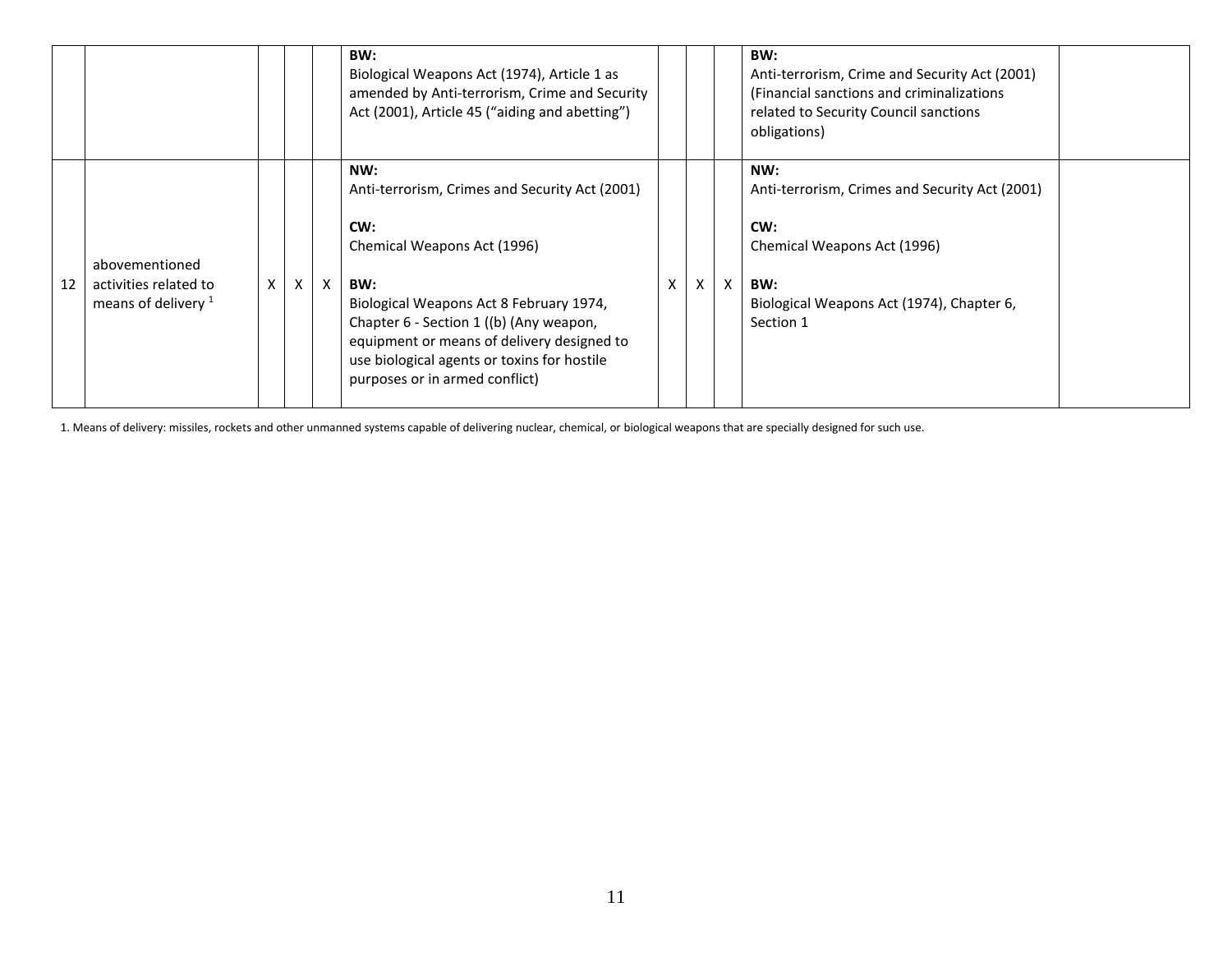#### **III. OP 3 (a) and (b) - Account for/Secure/Physically protect NW, CW and BW, including Related Materials <sup>2</sup>**

| <b>Measures to establish</b><br>domestic controls to prevent |                                                                                                               |                  |                            |                      | National legal and/or regulatory framework                                                                                                                                                                                                                                                                                                                                                                                                                                                                                                                                                                                                                                                                                                                                                                       |        |                             |        | <b>Enforcement and civil/criminal penalties</b>                                                                                                                                                                                                                                                                                                                                                                                                                                                                                                                                                                                                                                                                             |                |
|--------------------------------------------------------------|---------------------------------------------------------------------------------------------------------------|------------------|----------------------------|----------------------|------------------------------------------------------------------------------------------------------------------------------------------------------------------------------------------------------------------------------------------------------------------------------------------------------------------------------------------------------------------------------------------------------------------------------------------------------------------------------------------------------------------------------------------------------------------------------------------------------------------------------------------------------------------------------------------------------------------------------------------------------------------------------------------------------------------|--------|-----------------------------|--------|-----------------------------------------------------------------------------------------------------------------------------------------------------------------------------------------------------------------------------------------------------------------------------------------------------------------------------------------------------------------------------------------------------------------------------------------------------------------------------------------------------------------------------------------------------------------------------------------------------------------------------------------------------------------------------------------------------------------------------|----------------|
|                                                              | the proliferation of NW, CW,<br><b>BW, and their means of</b><br>delivery; controls over<br>related materials | $\mathbf N$<br>W | $X$ /?<br>$\mathbf c$<br>W | $\, {\bf B} \,$<br>W | <b>Source document</b>                                                                                                                                                                                                                                                                                                                                                                                                                                                                                                                                                                                                                                                                                                                                                                                           | N<br>W | $X$ /?<br>$\mathsf{C}$<br>W | B<br>W | <b>Source document</b>                                                                                                                                                                                                                                                                                                                                                                                                                                                                                                                                                                                                                                                                                                      | <b>Remarks</b> |
| $\mathbf{1}$                                                 | Measures to account for<br>production                                                                         | Χ                | X                          | X                    | NW:<br><b>EURATOM Treaty, Chapter VII</b><br>Atomic Energy Act, 1946, Article 4<br>Safeguards<br>INFCIRC/263 and Add.1<br><b>Commission Regulation (EURATOM)</b><br>No. 302/2005<br>CW:<br>Chemical Weapons Act (1996), Sections 19<br>(restriction on use) and 20 (licence granted by<br>the Secretary of State). Licence holders are<br>required to account for their production, use<br>and stocks of any Schedule 1 chemicals on<br>their site.<br>CWC National Authority inspects and maintains<br>accounts for all Schedule 1,2 and 3 chemicals<br>BW:<br>Anti-terrorism, Crimes and Security Act (2001),<br>Section 59 (notify Home Office of holding/use<br>of any Schedule 5 biological agent or toxin).<br>Schedule 5 to the Anti-terrorism, Crime and<br>Security Act 2001 (Modification) Order 2007. | X      | X                           | X      | NW:<br>Atomic Energy Act, 1946, Article 14<br>CW:<br>Chemical Weapons Act (1996), Sections 19<br>and 20<br>BW:<br>The European Centre for Disease Prevention and<br>Control (ECDC) has established a biorisk expert<br>group project in addition to coordinating<br>"laboratory biosafety and biosecurity efforts<br>across Europe" as part of its Microbiology<br>Cooperation - Biosafety mission and projects<br>Department of Health and Health Protection<br>Agency<br>Anti-terrorism, Crimes and Security Act (2001),<br>Section 59 (notify Home Office of holding/use of<br>any Schedule 5 biological agent or toxin).<br>Schedule 5 to the Anti-terrorism, Crime and<br>Security Act 2001 (Modification) Order 2007. |                |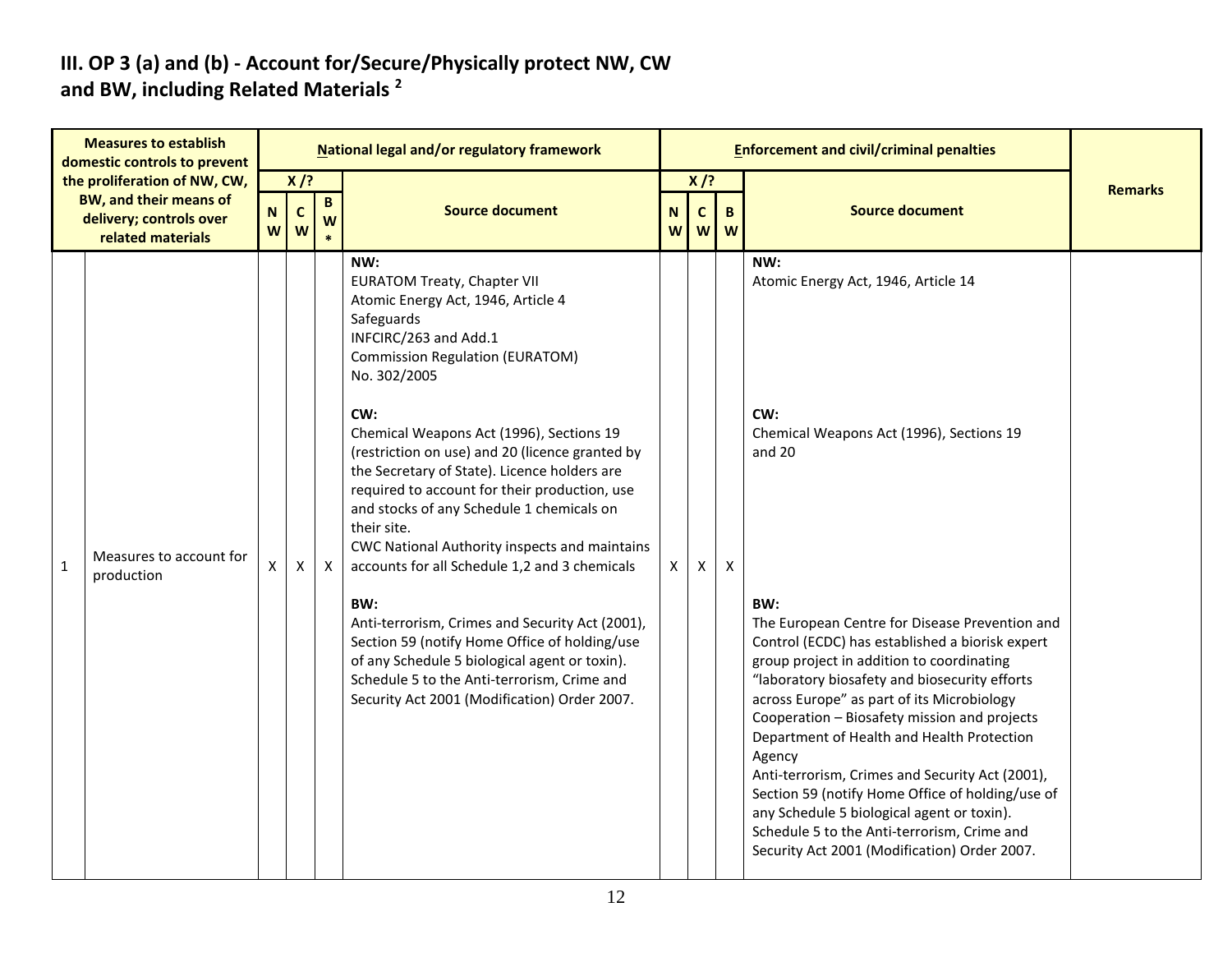|                |                                    |   |              |              | NW:<br><b>EURATOM Treaty, Chapter VII Safeguards</b><br>Commission Regulation (EURATOM) No.<br>302/2005<br>INFCIRC/263 and Add.1<br>Atomic Energy Act, 1946, Article 4                                                                                                                                                                                                                                                                                                                                                       |          |              | NW:<br>Atomic Energy Act, 1946, Article 14<br>Nuclear Material (Offences) 1983 |                                                                                                                                                                                                                                                                                                                                                                                         |  |
|----------------|------------------------------------|---|--------------|--------------|------------------------------------------------------------------------------------------------------------------------------------------------------------------------------------------------------------------------------------------------------------------------------------------------------------------------------------------------------------------------------------------------------------------------------------------------------------------------------------------------------------------------------|----------|--------------|--------------------------------------------------------------------------------|-----------------------------------------------------------------------------------------------------------------------------------------------------------------------------------------------------------------------------------------------------------------------------------------------------------------------------------------------------------------------------------------|--|
| $\overline{2}$ | Measures to account for<br>use     | X | X            | Χ            | CW:<br>Chemical Weapons Act (1996) Sections 19<br>(restriction on use) and 20 (licence granted by<br>the Secretary of State). Licence holders are<br>required to account for their production, use<br>and stocks of any Schedule 1 chemicals on<br>their site.<br>CWC National Authority inspects and maintains<br>accounts for all Schedule 1,2 and 3 chemicals<br>BW:<br>Anti-terrorism, Crimes and Security Act (2001),<br>Section 59 (notify Home Office of holding/use<br>of any Schedule 5 biological agent or toxin). | $\times$ | X            | $\mathsf{X}$                                                                   | CW:<br>Chemical Weapons Act (1996)<br>BW:<br>The ECDC has established a biorisk expert group<br>project in addition to coordinating "laboratory<br>biosafety and biosecurity efforts across Europe"                                                                                                                                                                                     |  |
|                |                                    |   |              |              | Schedule 5 to the Anti-terrorism, Crime and<br>Security Act 2001 (Modification) Order 2007.                                                                                                                                                                                                                                                                                                                                                                                                                                  |          |              |                                                                                | as part of its Microbiology Cooperation -<br>Biosafety mission and projects<br>Department of Health and Health Protection<br>Agency<br>Anti-terrorism, Crimes and Security Act (2001),<br>Section 59 (notify Home Office of holding/use of<br>any Schedule 5 biological agent or toxin).<br>Schedule 5 to the Anti-terrorism, Crime and<br>Security Act 2001 (Modification) Order 2007. |  |
| 3              | Measures to account for<br>storage | X | $\mathsf{X}$ | $\mathsf{X}$ | NW:<br><b>EURATOM Treaty, Chapter VII Safeguards</b><br>Commission Regulation (EURATOM) No.<br>302/2005<br>INFCIRC/263 and Add.1<br>Atomic Energy Act, 1946, Article 4<br>CW:<br>Chemical Weapons Act (1996) Sections 19<br>(restriction on use) and 20 (licence granted by<br>the Secretary of State). Licence holders are<br>required to account for their production, use                                                                                                                                                 | X        | $\mathsf{X}$ | $\mathsf{X}$                                                                   | NW:<br>Atomic Energy Act, 1946, Article 14<br>Nuclear Material (Offences) 1983<br>Terrorism Act (2006), Sections 9 and 10<br>CW:<br>Chemical Weapons Act (1996)                                                                                                                                                                                                                         |  |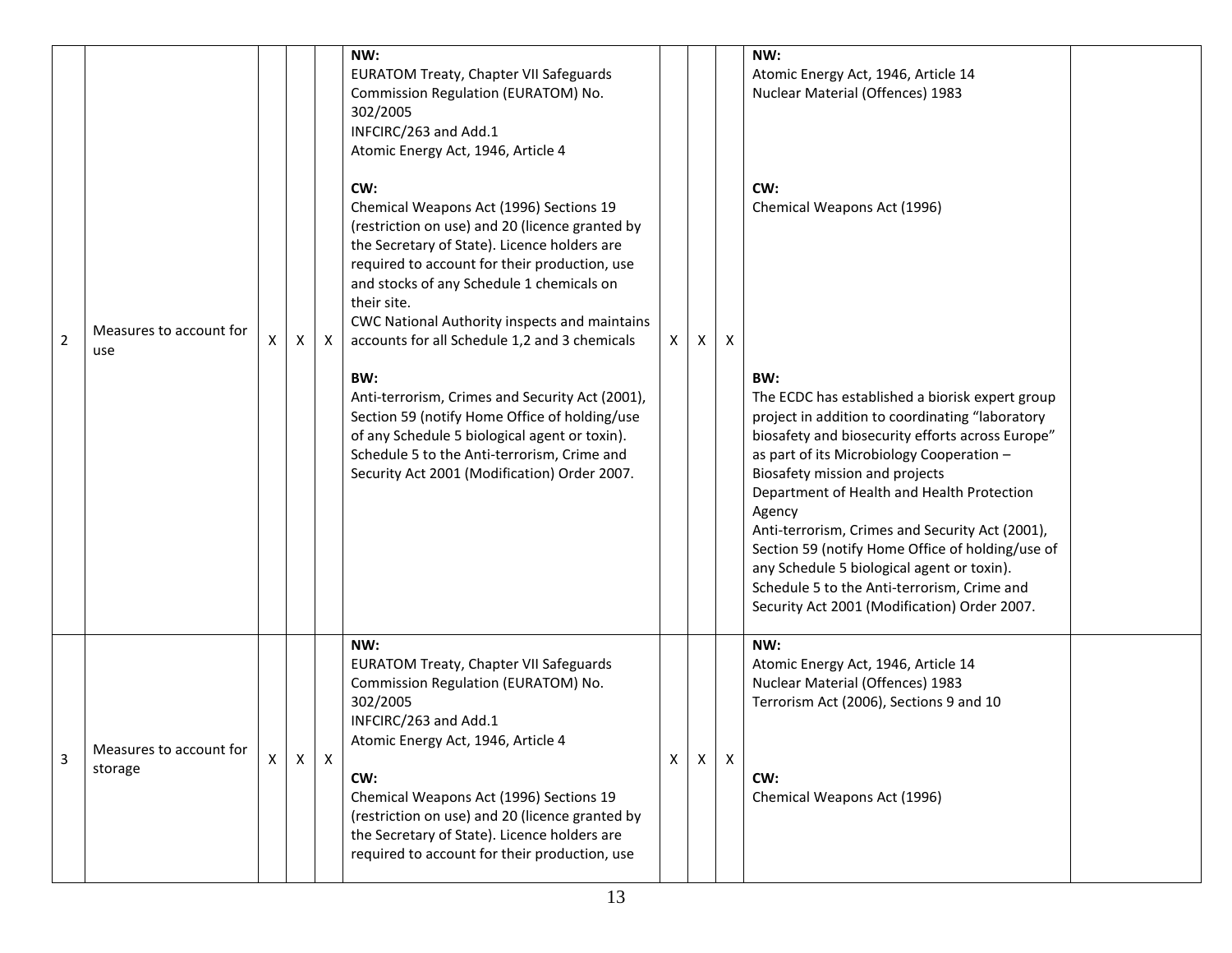|   |                         |   |   |              | and stocks of any Schedule 1 chemicals on<br>their site.<br>CWC National Authority inspects and maintains<br>accounts for all Schedule 1,2 and 3 chemicals<br>BW:<br>Anti-terrorism, Crimes and Security Act (2001),<br>Section 59 (notify Home Office of holding/use<br>of any Schedule 5 biological agent or toxin)<br>Schedule 5 to the Anti-terrorism, Crime and<br>Security Act 2001 (Modification) Order 2007                                                |   |    |   | BW:<br>The ECDC has established a biorisk expert group<br>project in addition to coordinating "laboratory<br>biosafety and biosecurity efforts across Europe"<br>as part of its Microbiology Cooperation -<br>Biosafety mission and projects<br>Department of Health and Health Protection<br>Agency<br>Anti-terrorism, Crimes and Security Act (2001),<br>Section 59 (notify Home Office of holding/use of<br>any Schedule 5 biological agent or toxin)<br>Schedule 5 to the Anti-terrorism, Crime and<br>Security Act 2001 (Modification) Order 2007 |  |
|---|-------------------------|---|---|--------------|--------------------------------------------------------------------------------------------------------------------------------------------------------------------------------------------------------------------------------------------------------------------------------------------------------------------------------------------------------------------------------------------------------------------------------------------------------------------|---|----|---|--------------------------------------------------------------------------------------------------------------------------------------------------------------------------------------------------------------------------------------------------------------------------------------------------------------------------------------------------------------------------------------------------------------------------------------------------------------------------------------------------------------------------------------------------------|--|
| 4 | Measures to account for | X | X | $\mathsf{X}$ | NW/CW/BW:<br>European agreement concerning the<br>international carriage of dangerous goods by<br>road (ADR), Regulations concerning the<br>International Carriage of Dangerous Goods by<br>Rail (RID), European Agreement<br>concerning the International Carriage of<br>Dangerous Goods by Inland Waterways (ADN)<br>NW:<br>Regulations by Office for Civil Nuclear Security<br>(OCNS) in accordance with Nuclear Industries<br>Security Regulations (NISR) 2003 | X | X. | X | NW/CW/BW:<br>European Agreement concerning the<br>international carriage of dangerous goods by<br>road (ADR), Regulations concerning the<br>International Carriage of Dangerous Goods by<br>Rail (RID), European Agreement<br>concerning the International Carriage of<br>Dangerous Goods by Inland Waterways (ADN)<br>NW:<br>Anti-terrorism, Crimes and Security Act (2001)                                                                                                                                                                           |  |
|   | transport               |   |   |              | CW:<br>The Carriage of Dangerous Goods and Use of<br><b>Transportable Pressure Equipment Regulations</b><br>2009 ("CDG 2009"), SI 2009 No 1348 [1]<br>SQAS System (Industry code)<br>BW:<br>The Carriage of Dangerous Goods and Use of<br>Transportable Pressure Equipment Regulations<br>2009 ("CDG 2009"), SI 2009 No 1348 [1]                                                                                                                                   |   |    |   | CW:<br>The Regulations implement ADR [2] 2009<br>BW:<br>The Regulations implement ADR [2] 2009                                                                                                                                                                                                                                                                                                                                                                                                                                                         |  |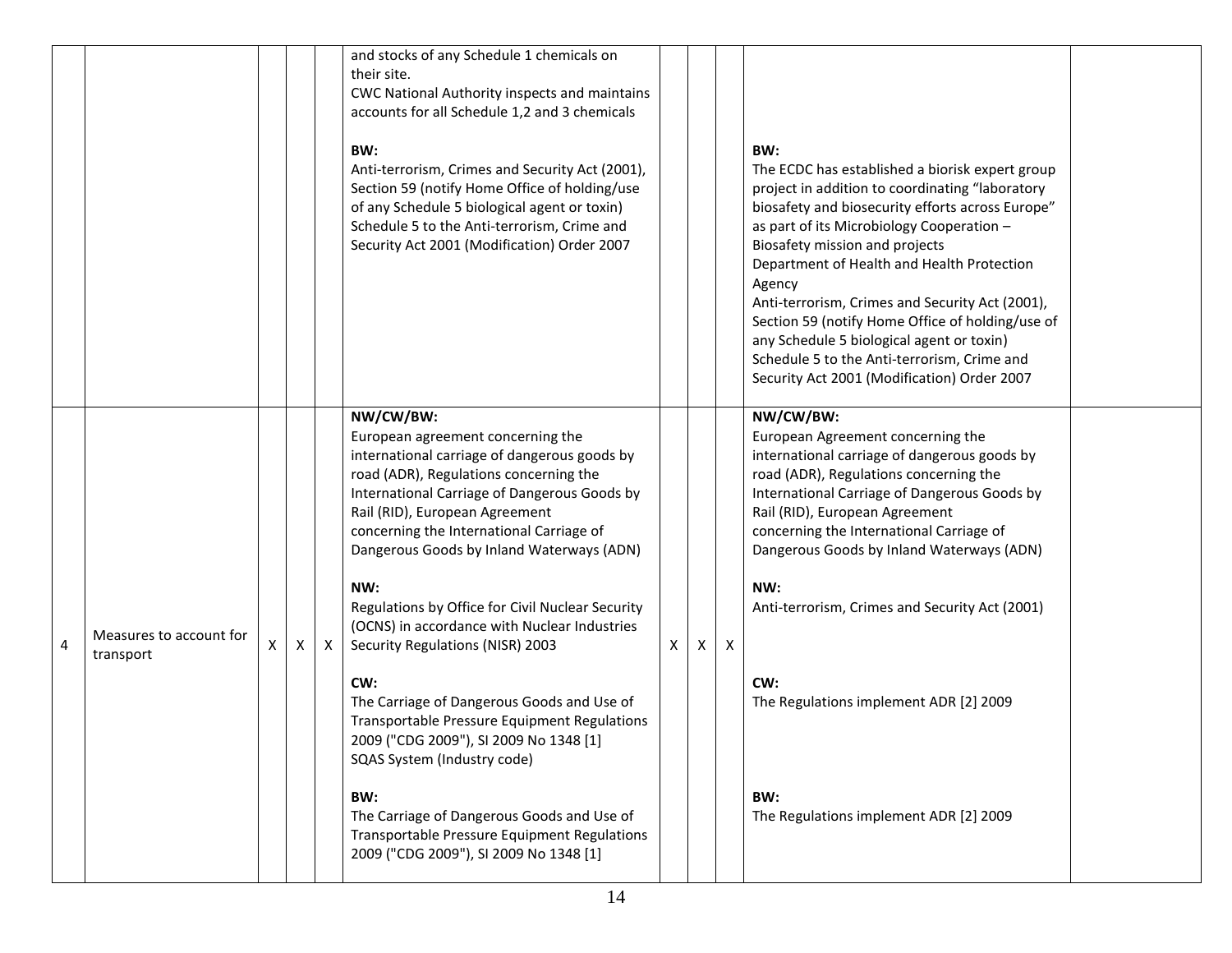| 5 | Measures to secure<br>production | Χ | X               | $\boldsymbol{\mathsf{X}}$ | NW:<br>Nuclear Industries Security Regulations (2003)<br>CW:<br>Chemical Weapons Act (1996), Section 20<br>BW:<br>Anti-terrorism, Crime and Security Act (2001),<br>Section 59 (notify Home Office of holding/use<br>of any Schedule 5 biological agent or toxin).<br>Statutory Instrument 2007, No. 926, The part 7<br>of the Anti-terrorism, Crime and Security Act<br>2001 (Extension to Animal Pathogens) Order<br>2007<br>Anti-terrorism, Crimes and Security Act, as<br>amended by the Order 2007 (security of the<br>toxins and pathogens listed in Schedule 5<br>(harmful for human and animal health)) | X  | X | $\boldsymbol{X}$ | NW:<br>Protection by Civil Nuclear Constabulary (CNC) -<br>relates only to civil sites/material.<br>The Ministry of Defence Police (MDP) perform a<br>similar job in relation to defence sites/material.<br>Terrorism Act (2006), Section 9 implements the<br>UN convention for the Suppression of Acts of<br>Nuclear terrorism<br>CW:<br>Anti-terrorism, Crime and Security Act (2001):<br>notify police of holding of specified toxins and to<br>comply with security requirements imposed by<br>authorities<br>BW:<br>The ECDC has established a biorisk expert group<br>project in addition to coordinating "laboratory<br>biosafety and biosecurity efforts across Europe"<br>as part of its Microbiology Cooperation -<br>Biosafety mission and projects<br>Department of Health and Health Protection<br>Agency<br>Anti-terrorism, Crime and Security Act (2001):<br>notify police of holding of specified disease-<br>causing micro-organisms and toxins and to<br>comply with security requirements imposed by<br>authorities |  |
|---|----------------------------------|---|-----------------|---------------------------|-----------------------------------------------------------------------------------------------------------------------------------------------------------------------------------------------------------------------------------------------------------------------------------------------------------------------------------------------------------------------------------------------------------------------------------------------------------------------------------------------------------------------------------------------------------------------------------------------------------------|----|---|------------------|----------------------------------------------------------------------------------------------------------------------------------------------------------------------------------------------------------------------------------------------------------------------------------------------------------------------------------------------------------------------------------------------------------------------------------------------------------------------------------------------------------------------------------------------------------------------------------------------------------------------------------------------------------------------------------------------------------------------------------------------------------------------------------------------------------------------------------------------------------------------------------------------------------------------------------------------------------------------------------------------------------------------------------------|--|
|   | Measures to secure use           |   | $X$   $X$   $X$ |                           | NW:<br>Nuclear Industries Security Regulations (2003)<br>CW:<br>Chemical Weapons Act (1996), Section 20                                                                                                                                                                                                                                                                                                                                                                                                                                                                                                         | X. |   |                  | NW:<br>Protection by Civil Nuclear Constabulary (CNC) -<br>relates only to civil sites/material.<br>The Ministry of Defence Police (MDP) perform a<br>similar job in relation to defence sites/material.<br>Nuclear Material (Offences) Act (1983)<br>Terrorism Act (2006), Section 9 implements the<br>UN convention for the Suppression of Acts of<br>Nuclear Terrorism)<br>CW:<br>Anti-terrorism, Crime and Security Act (2001<br>(notify police of holding of specified toxins and<br>to comply with security requirements imposed<br>by authorities)                                                                                                                                                                                                                                                                                                                                                                                                                                                                              |  |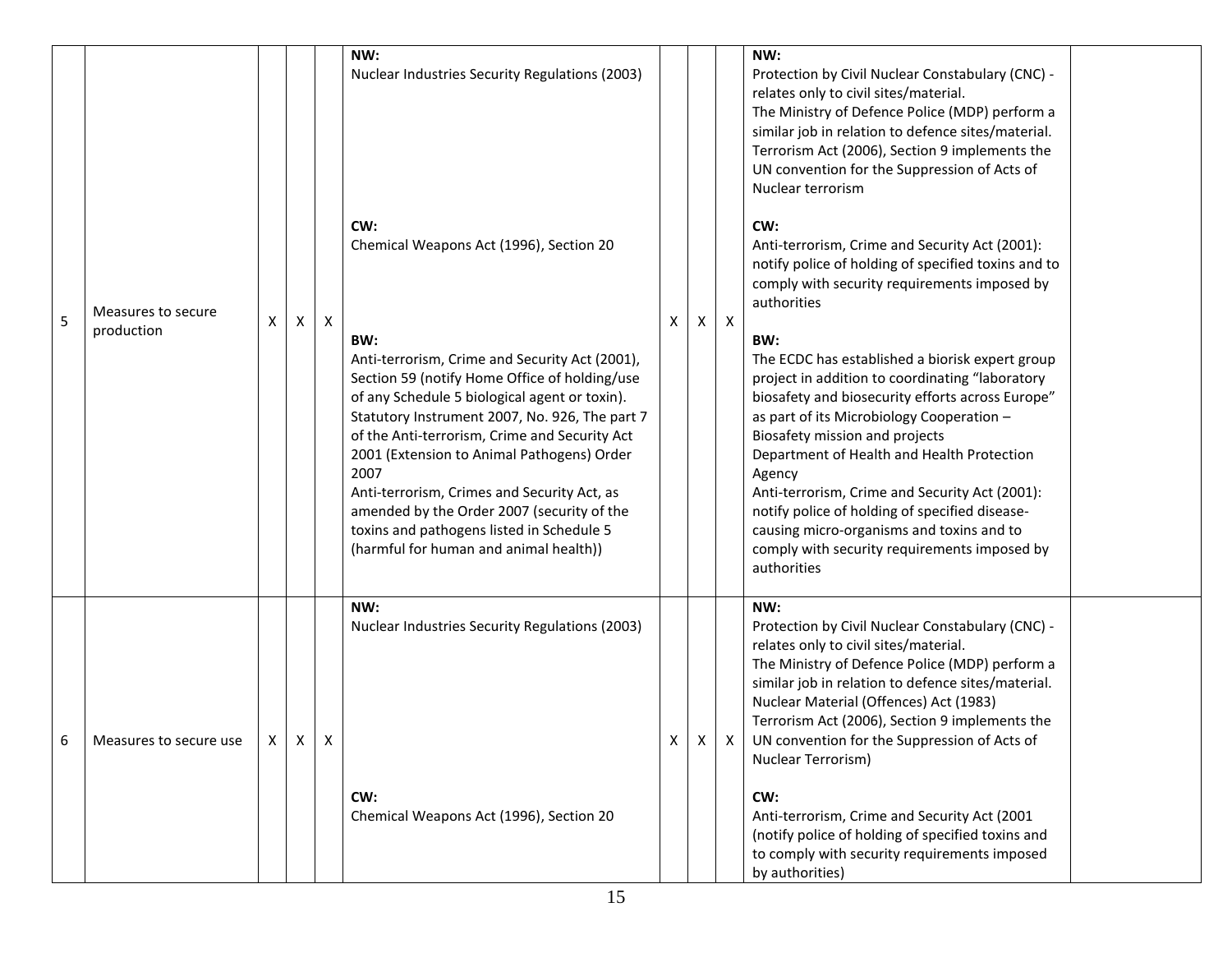|                |                               |   |   |   | BW:<br>Anti-terrorism, Crime and Security Act (2001),<br>Section 59 (notify Home Office of holding/use<br>of any Schedule 5 biological agent or toxin).<br>Statutory Instrument 2007, No. 926, The part 7<br>of the Anti-terrorism, Crime and Security Act<br>2001 (Extension to Animal Pathogens) Order<br>2007<br>Anti-terrorism, Crimes and Security Act, as<br>amended security of the toxins and pathogens<br>listed in Schedule 5 (harmful for human and<br>animal health)                                                                          |   |   |   | BW:<br>The ECDC has established a biorisk expert group<br>project in addition to coordinating "laboratory<br>biosafety and biosecurity efforts across Europe"<br>as part of its Microbiology Cooperation -<br>Biosafety mission and projects<br>Department of Health and Health Protection<br>Agency<br>Anti-terrorism, Crime and Security Act (2001<br>(notify police of holding of specified disease-<br>causing micro-organisms and toxins and to<br>comply with security requirements imposed by<br>authorities)                   |  |
|----------------|-------------------------------|---|---|---|-----------------------------------------------------------------------------------------------------------------------------------------------------------------------------------------------------------------------------------------------------------------------------------------------------------------------------------------------------------------------------------------------------------------------------------------------------------------------------------------------------------------------------------------------------------|---|---|---|----------------------------------------------------------------------------------------------------------------------------------------------------------------------------------------------------------------------------------------------------------------------------------------------------------------------------------------------------------------------------------------------------------------------------------------------------------------------------------------------------------------------------------------|--|
|                |                               |   |   |   | NW:<br>Nuclear Industries Security Regulations (2003)<br>CW:<br>Chemical Weapons Act (1996), Section 20<br>Regulation 24 of the Carriage of Dangerous<br>Goods by Road Regulations (1996) as amended                                                                                                                                                                                                                                                                                                                                                      |   |   |   | NW:<br>Protection by Civil Nuclear Constabulary (CNC) -<br>relates only to civil sites/material.<br>The Ministry of Defence Police (MDP) perform a<br>similar job in relation to defence sites/material.<br>Nuclear Material (Offences) Act (1983)<br>Terrorism Act (2006), Section 9 implements the<br>UN convention for the Suppression of Acts of<br>Nuclear terrorism<br>CW:<br>Anti-terrorism, Crime and Security Act (2001)<br>(notify police of holding of specified toxins and<br>to comply with security requirements imposed |  |
| $\overline{7}$ | Measures to secure<br>storage | X | X | X | Code of Practice for the security of dangerous<br>goods by road (regulations when<br>stopped/parked)<br>BW:<br>Directive 2000/54/EC, Annex 5 (Secure storage<br>of containment level 4 agents)<br>Anti-terrorism, Crime and Security Act (2001),<br>Section 59 (notify Home Office of holding/use<br>of any Schedule 5 biological agent or toxin)<br>Statutory Instrument 2007, No. 926, The part 7<br>of the Anti-terrorism, Crime and Security Act<br>2001 (Extension to Animal Pathogens) Order<br>2007<br>Anti-terrorism, Crimes and Security Act, as | X | X | X | by authorities)<br>BW:<br>The ECDC has established a biorisk expert group<br>project in addition to coordinating "laboratory<br>biosafety and biosecurity efforts across Europe"<br>as part of its Microbiology Cooperation -<br>Biosafety mission and projects<br>Department of Health and Health Protection<br>Agency<br>Anti-terrorism, Crime and Security Act (2001)<br>(notify police of holding of specified disease-<br>causing micro-organisms and toxins and to                                                               |  |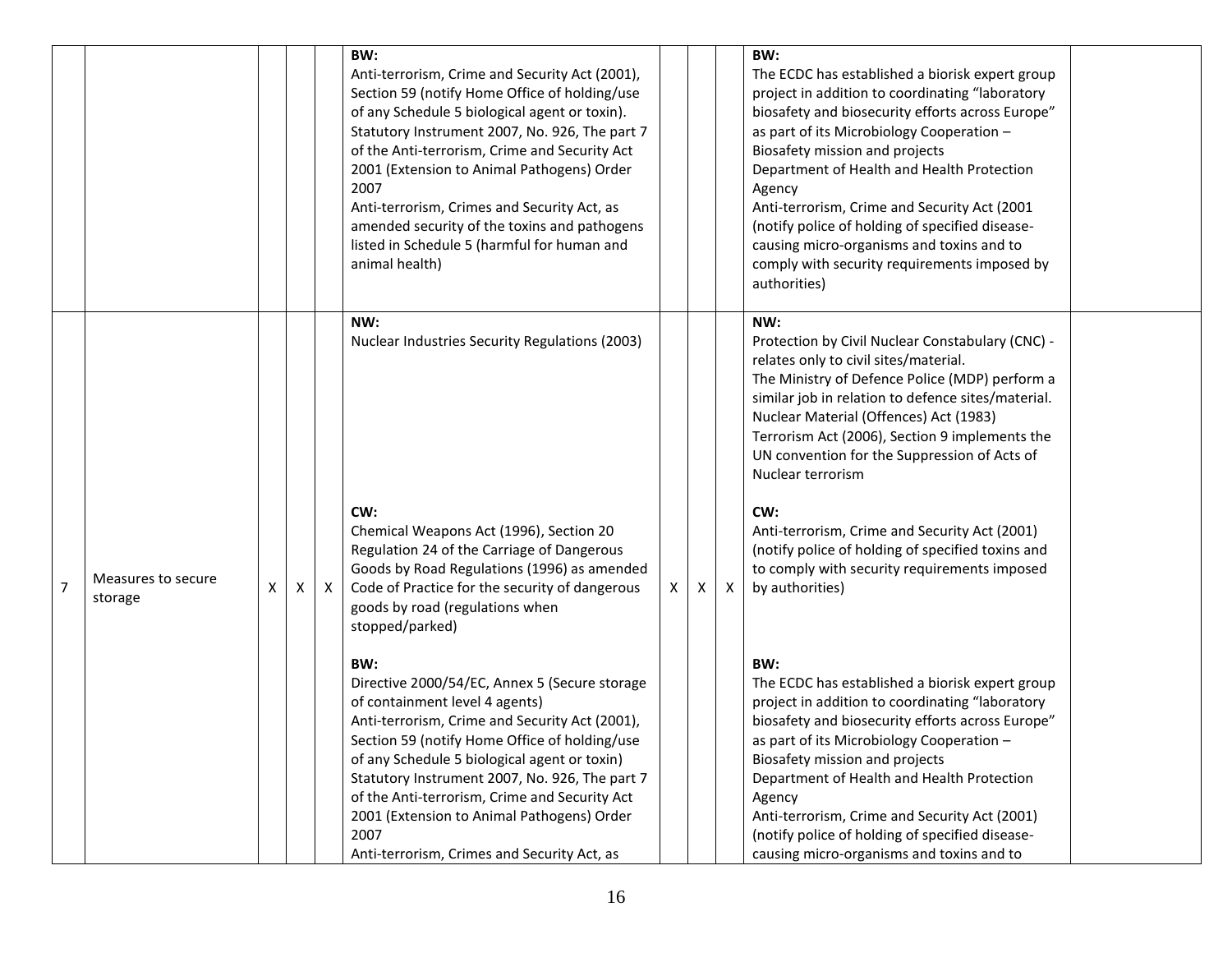|   |                                 |              |   |              | amended by the Order 2007 (security of the<br>toxins and pathogens listed in Schedule 5<br>(harmful for human and animal health))                                                                                                                                                                                                                     |          |          |              | comply with security requirements imposed by<br>authorities)                                                                                                                                                                                                                                                                                                                                                                                                                                                   |  |
|---|---------------------------------|--------------|---|--------------|-------------------------------------------------------------------------------------------------------------------------------------------------------------------------------------------------------------------------------------------------------------------------------------------------------------------------------------------------------|----------|----------|--------------|----------------------------------------------------------------------------------------------------------------------------------------------------------------------------------------------------------------------------------------------------------------------------------------------------------------------------------------------------------------------------------------------------------------------------------------------------------------------------------------------------------------|--|
|   |                                 |              |   |              | NW/CW/BW:<br>EU Directive 2008/68/EC of 24 September 2008<br>on the inland transport of dangerous goods<br>(implementing ADR, RID and ADN), as<br>amended                                                                                                                                                                                             |          |          |              | NW/CW/BW:<br>European Agreement concerning the<br>international Carriage of dangerous goods by<br>road (ADR), Regulations concerning the<br>International Carriage of Dangerous Goods by<br>Rail (RID), European Agreement<br>concerning the International Carriage of<br>Dangerous Goods by Inland Waterways (AND)                                                                                                                                                                                            |  |
|   | Measures to secure<br>transport |              |   |              | NW:<br>Nuclear Industries Security Regulations (2003)                                                                                                                                                                                                                                                                                                 | X        |          |              | NW:<br>OCNS approved security plans required<br>Protection by Civil Nuclear Constabulary F158l.<br>Nuclear Material (Offences) Act (1983)                                                                                                                                                                                                                                                                                                                                                                      |  |
| 8 |                                 | Χ            | X | X            | CW:<br>ADR and RID agreements<br>SQAS System (Industry code)                                                                                                                                                                                                                                                                                          |          | $\times$ | $\mathsf{X}$ | CW:<br>Party to ADR and RID agreements                                                                                                                                                                                                                                                                                                                                                                                                                                                                         |  |
|   |                                 |              |   |              | BW:<br>Regulation 24 of the Carriage of Dangerous<br>Goods by Road Regulations (1996) as amended<br>The Carriage of Dangerous Goods and Use of<br><b>Transportable Pressure Equipment Regulations</b><br>2009 ("CDG 2009"), SI 2009 No 1348 [1], came<br>into force on 1 July 2009<br>Code of Practice for the security of dangerous<br>goods by road |          |          |              | BW:<br>Carriage of Dangerous Goods and Use of<br><b>Transportable Pressure Equipment Regulations</b><br>of 2004<br>Control of Substances Hazardous to Health<br>Regulations 2002, Paras 5 and 6 of Schedule 3<br>Party to ADR and RID<br>Party to ADR and RID agreements                                                                                                                                                                                                                                       |  |
| 9 | Physical protection<br>measures | $\mathsf{X}$ | X | $\mathsf{x}$ | NW:<br>Nuclear Industries Security Regulations (2003):<br>UK civil nuclear operators must have approved<br>site security plans covering physical protection.<br>Joint Service Publication 440<br>Nuclear Materials (Offences) Act 1983 as<br>amended                                                                                                  | $\times$ | $\times$ | $\mathsf{X}$ | NW:<br>Office for Civil Nuclear Security (OCNS) under<br>the Health and Safety Executive.<br>Civil Nuclear Constabulary (CNC)<br>Civil Nuclear Police Authority (CNPA)<br>Ministry of defence Police (MDP) for physical<br>security of defence sites/materials.<br>Criminal Justice and Immigration Act (2008),<br>Section 75, and Schedule 17 (offences relating to<br>nuclear materials and nuclear facilities).<br>Serious Organised Crime and Police Act 2005,<br>Section 128 (offence of trespassing on a |  |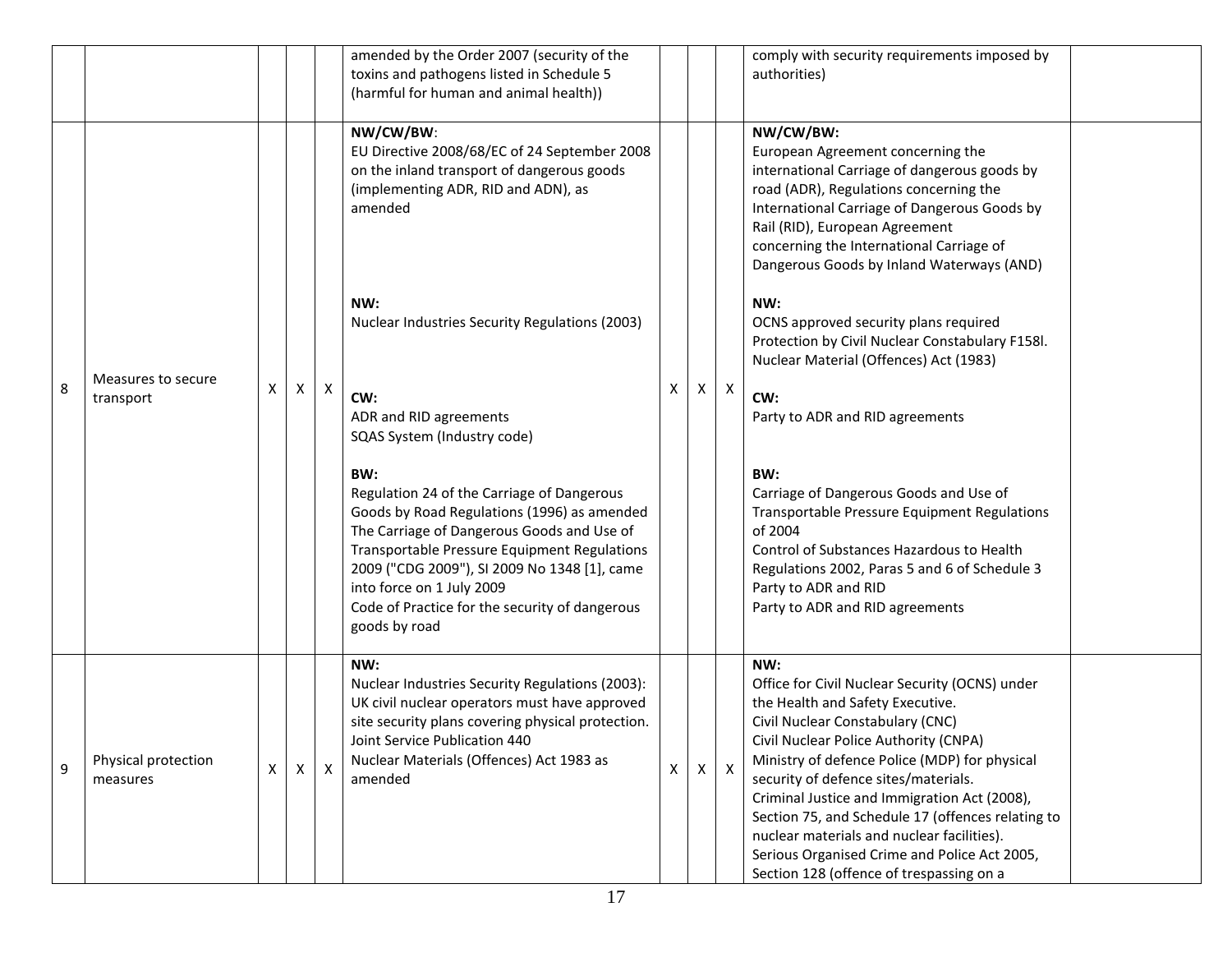|    |                              |   |         |              | CW:<br>The National Counter Terrorism Security Office<br>(NaCTSO) and the Centre for the Protection of<br>the National Infrastructure (CPNI)                                                            |              |   |              | designated site).<br>Energy Act (2004), Article 3 (Nuclear<br>Decommissioning Authority may be given<br>responsibility for securing the treatment,<br>storage, transportation or disposal of matter or<br>waste at a designated facility)<br>CW:<br>Overseen by the National Counter Terrorism and<br>Security Office whose staff can offer specialist<br>advice regarding the security of explosives and |  |
|----|------------------------------|---|---------|--------------|---------------------------------------------------------------------------------------------------------------------------------------------------------------------------------------------------------|--------------|---|--------------|-----------------------------------------------------------------------------------------------------------------------------------------------------------------------------------------------------------------------------------------------------------------------------------------------------------------------------------------------------------------------------------------------------------|--|
|    |                              |   |         |              |                                                                                                                                                                                                         |              |   |              | pre-cursor chemicals (including fertilisers),<br>pathogens and toxins, radiological sources and<br>other toxic chemicals.                                                                                                                                                                                                                                                                                 |  |
|    |                              |   |         |              | BW:<br>The National Counter Terrorism Security Office<br>(NaCTSO) is a police unit co-located with the<br>Centre for the Protection of the National<br>Infrastructure (CPNI)<br>EC Directive 2000/54/EC |              |   |              | BW:<br>Overseen by the National Counter Terrorism and<br>Security Office whose staff can offer specialist<br>advice regarding the security of explosives and<br>pre-cursor chemicals (including fertilisers),<br>pathogens and toxins, radiological sources and<br>other toxic chemicals.                                                                                                                 |  |
|    |                              |   |         |              | NW:<br>Nuclear Safeguards (Notification) Regulations<br>2004<br>Nuclear Industries Security Regulations (2003),<br>Regulation 9. Part 2 (4) (3)                                                         |              |   |              | NW:<br>Nuclear Industries Security Regulations (2003),<br>Regulation 9. Part 2 (4) (3)<br><b>OCNS</b> carries out vetting                                                                                                                                                                                                                                                                                 |  |
| 10 | <b>Personnel Reliability</b> | X | $\cdot$ | $\mathsf{X}$ | CW:<br>Anti-terrorism, Crime and Security Act (2001<br>(furnish police on request with details of<br>persons with access to specified dangerous<br>substances)                                          | $\mathsf{X}$ | X | $\mathsf{X}$ | CW/BW:<br>Home Secretary to direct that named individuals<br>must not be allowed access                                                                                                                                                                                                                                                                                                                   |  |
|    |                              |   |         |              | BW:<br>Anti-terrorism, Crime and Security Act (2001),<br>Article 61 (furnish police on request with<br>details of persons with access to specified<br>dangerous substances)                             |              |   |              |                                                                                                                                                                                                                                                                                                                                                                                                           |  |

2. Related materials: materials, equipment and technology covered by relevant multilateral treaties and arrangements, or included on national control lists, which could be used for the design, development, production or use of nuclear, chemical and biological weapons and their means of delivery.

\* Information required in this section may also be available in the State's Confidence Building Measures report, if submitted to the BWC Implementation Support Unit (online at: [http://www.unog.ch/80256EE600585943/\(httpPages\)/4FA4DA37A55C7966C12575780055D9E8?OpenDocument\)](http://www.unog.ch/80256EE600585943/(httpPages)/4FA4DA37A55C7966C12575780055D9E8?OpenDocument)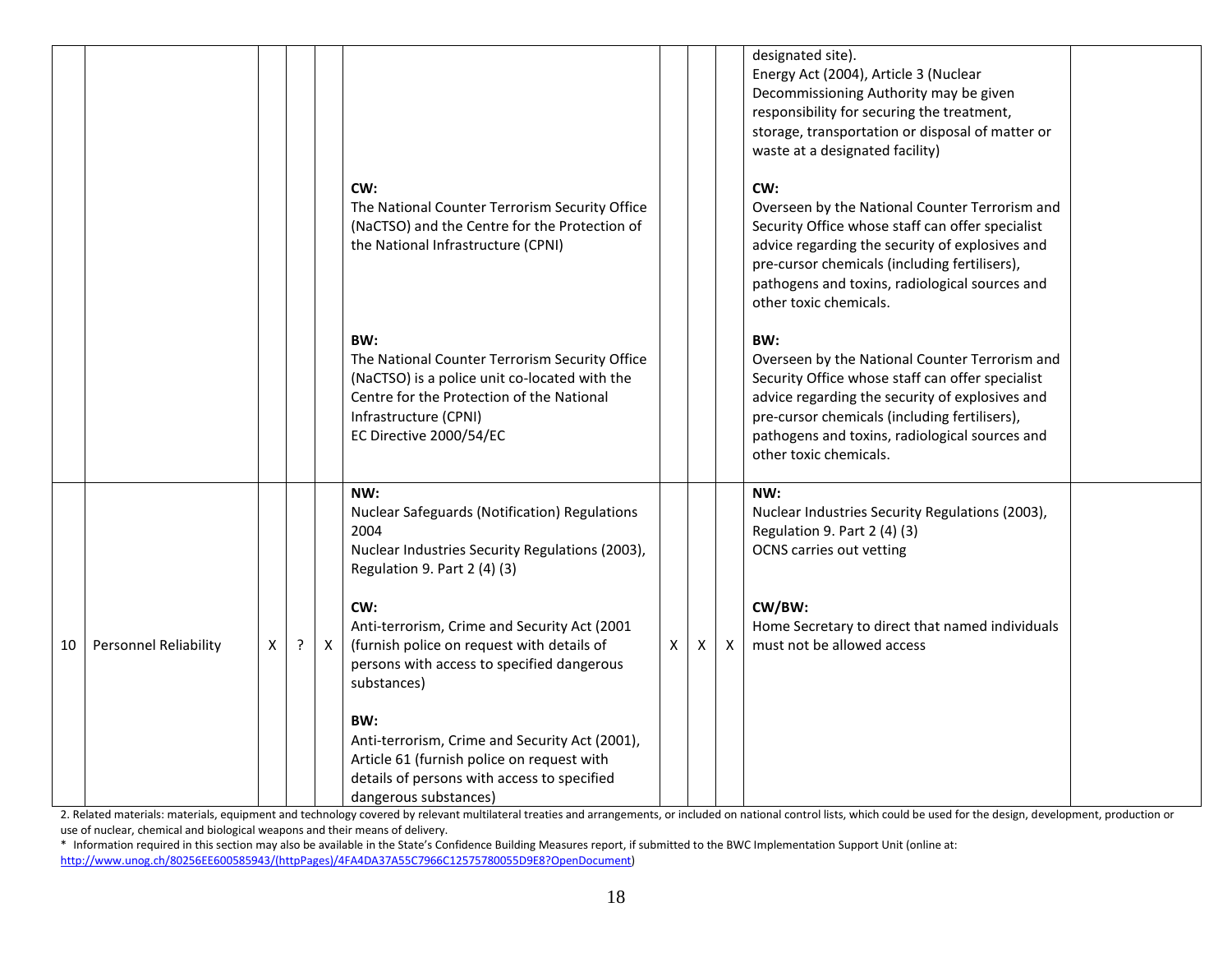#### **IV. OP 3 (a) and (b) - Account for/Secure/Physically protect NW including Related Materials (NW specific)**

|                | <b>Measures to establish</b><br>domestic controls to prevent<br>the proliferation of NW, and<br>their means of delivery;<br>controls over related<br>materials    | <b>Source document</b>                                                                                                                                                                                                                                               |  |  |  |  |  |  |
|----------------|-------------------------------------------------------------------------------------------------------------------------------------------------------------------|----------------------------------------------------------------------------------------------------------------------------------------------------------------------------------------------------------------------------------------------------------------------|--|--|--|--|--|--|
| 1              | National regulatory<br>authority                                                                                                                                  | Nuclear Industries Security Regulations (2003)<br>Office for Civil Nuclear Security (OCNS)                                                                                                                                                                           |  |  |  |  |  |  |
| $\overline{2}$ | Licensing of nuclear<br>installations/entities/<br>use of materials                                                                                               | Nuclear Installations Act (1965)<br>Radioactive Substances Act (1993)<br>Energy Act (2004)<br>Civil Nuclear Constabulary (CNC) is responsible for the protection of civil nuclear sites and nuclear materials on designated<br>UK nuclear licenced sites and transit |  |  |  |  |  |  |
| 3              | IAEA Safeguards<br>Agreements                                                                                                                                     | Safeguards Agreement (IAEA and EURATOM), INFCIRC/263<br>UK Additional Protocol INFCIRC/263. Add.1 in force 30 April 2004<br>Nuclear Safeguards and Electricity (Finance) Act, 1978<br>Nuclear Safeguards Act 2000                                                    |  |  |  |  |  |  |
| 4              | <b>IAEA Code of Conduct</b><br>on Safety and Security<br>of Radioactive Sources                                                                                   | Notification pursuant to GC(47)/RES/7.B<br>Point of Contact: Head, Special Casework Licensing Unit, Export Control Organisation - Export Control Organisation                                                                                                        |  |  |  |  |  |  |
| 5              | Supplementary<br>Guidance on the Import<br>and Export of<br>Radioactive Sources of<br>the Code of Conduct on<br>the Safety and Security<br>of Radioactive Sources | Notification pursuant to GC(47)/RES/7.B<br>Point of Contact: Head, Special Casework Licensing Unit, Export Control Organisation - Export Control Organisation                                                                                                        |  |  |  |  |  |  |
| 6              | <b>IAEA Incident and</b><br><b>Trafficking Database</b>                                                                                                           | Contributes to Database Programme<br>Office for Civil Nuclear Security (OCNS)                                                                                                                                                                                        |  |  |  |  |  |  |
| $\overline{7}$ | <b>Integrated Nuclear</b><br>Security Support Plan                                                                                                                | IPPAS Mission 2011                                                                                                                                                                                                                                                   |  |  |  |  |  |  |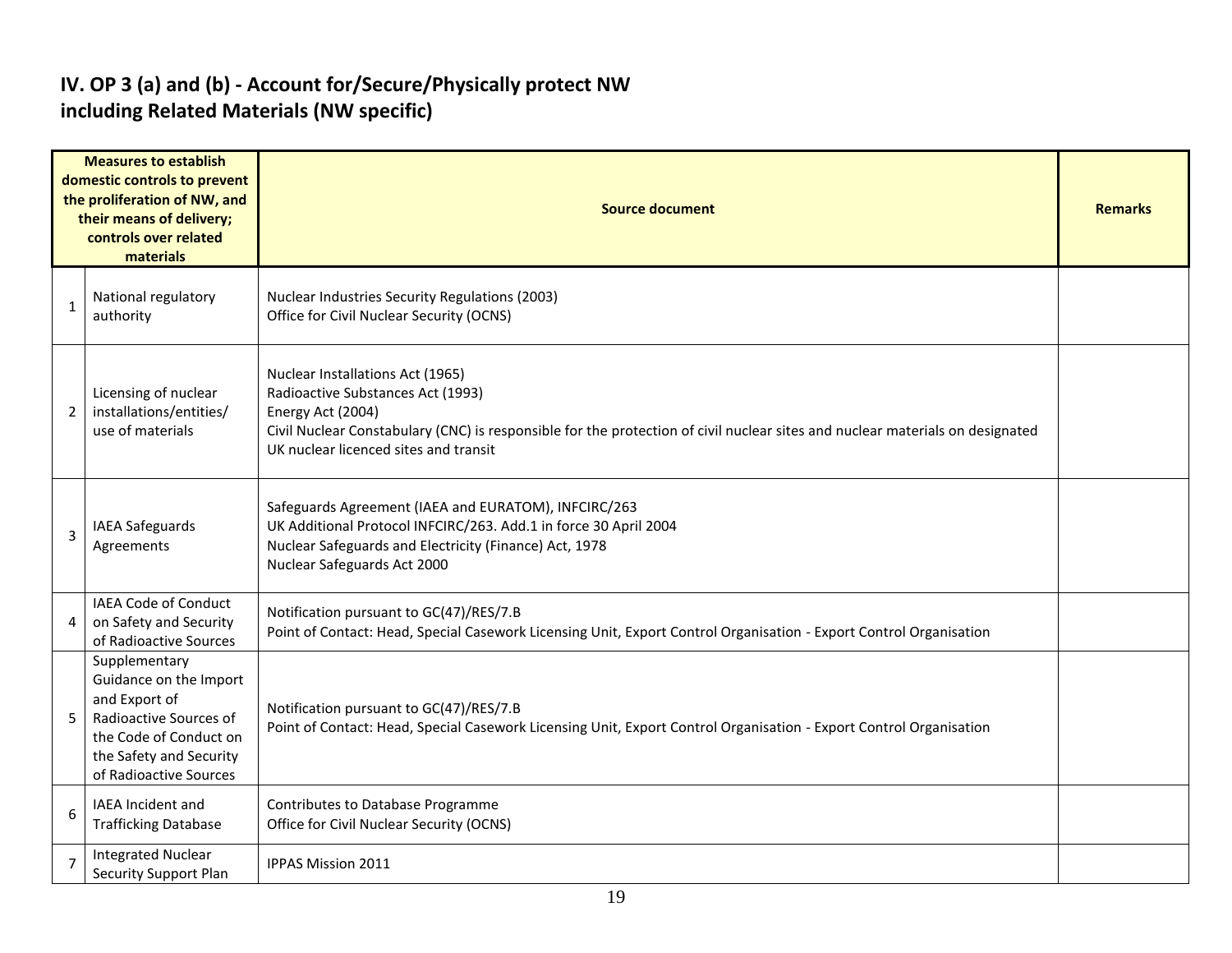|              | (INSSP) / International<br><b>Physical Protection</b>                                     |                                                                                                                                                                                                                                  |  |
|--------------|-------------------------------------------------------------------------------------------|----------------------------------------------------------------------------------------------------------------------------------------------------------------------------------------------------------------------------------|--|
|              | <b>Advisory Service (IPPAS)</b>                                                           |                                                                                                                                                                                                                                  |  |
|              | Applying the physical                                                                     |                                                                                                                                                                                                                                  |  |
| $\mathsf{R}$ | protection                                                                                |                                                                                                                                                                                                                                  |  |
|              | recommendations in                                                                        |                                                                                                                                                                                                                                  |  |
|              | INFCIRC/225/Rev.5                                                                         |                                                                                                                                                                                                                                  |  |
| q            | <b>Other Agreements</b><br>related to IAEA                                                | Convention on Early Notification of a Nuclear Accident (12 March 1990)<br>Convention on Assistance in the Case of a Nuclear Accident or Radiological Emergency (12 March 1990)<br>Convention on Nuclear Safety (24 October 1996) |  |
| 10           | National legislation and<br>regulations related to<br>nuclear material<br>including CPPNM | Nuclear Materials (Offences) Act 1983<br>Terrorism Act (2006)<br>Extradition Act (2003), Section 193<br>Terrorism Act (2006)                                                                                                     |  |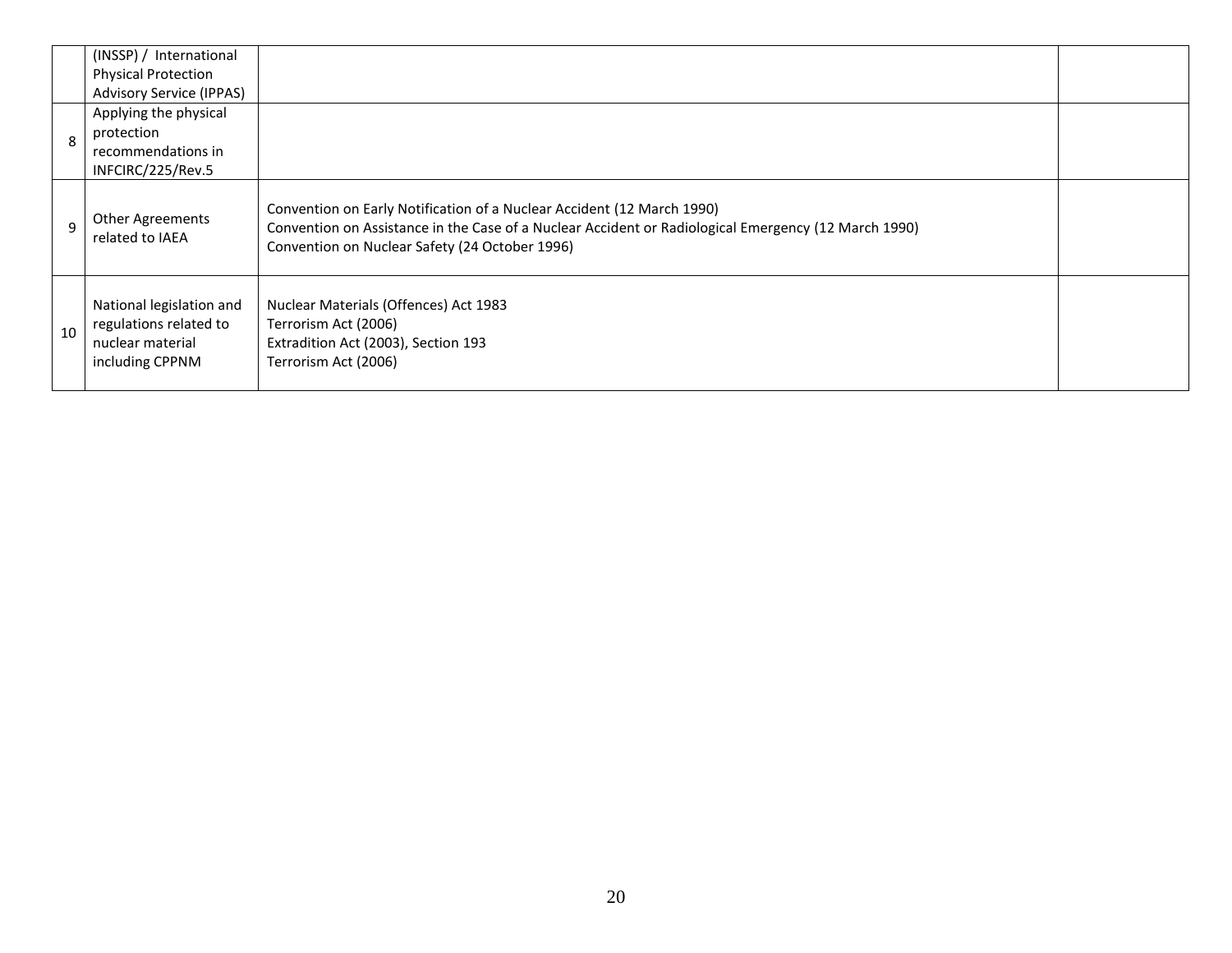#### **V. OP 3 (a) and (b) - Account for/Secure/Physically protect CW including Related Materials (CW specific)**

|   | <b>Measures to establish</b><br>domestic controls to prevent<br>the proliferation of CW, and<br>their means of delivery;<br>controls over related<br>materials | <b>Source document</b>                                                                                                                                                                                     | <b>Remarks</b> |
|---|----------------------------------------------------------------------------------------------------------------------------------------------------------------|------------------------------------------------------------------------------------------------------------------------------------------------------------------------------------------------------------|----------------|
|   | National CWC authority                                                                                                                                         | Department of Energy & Climate Change                                                                                                                                                                      |                |
|   | Licensing/registration of<br>installations/facilities/<br>persons/entities/use/<br>handling of related<br>materials                                            | Chemical Weapons Act (1996) Sections 19 (restriction on use) and 20 (licence granted by the Secretary of State)<br>CWC National Authority inspects and maintains accounts                                  |                |
| 3 | Old or abandoned<br>chemical weapons                                                                                                                           | Accounted for, secured and physically protected at MOD, DSTL Porton Down. Destruction of all old chemical weapons<br>recovered to date was completed in March 2007<br>OPCW carries out regular inspections |                |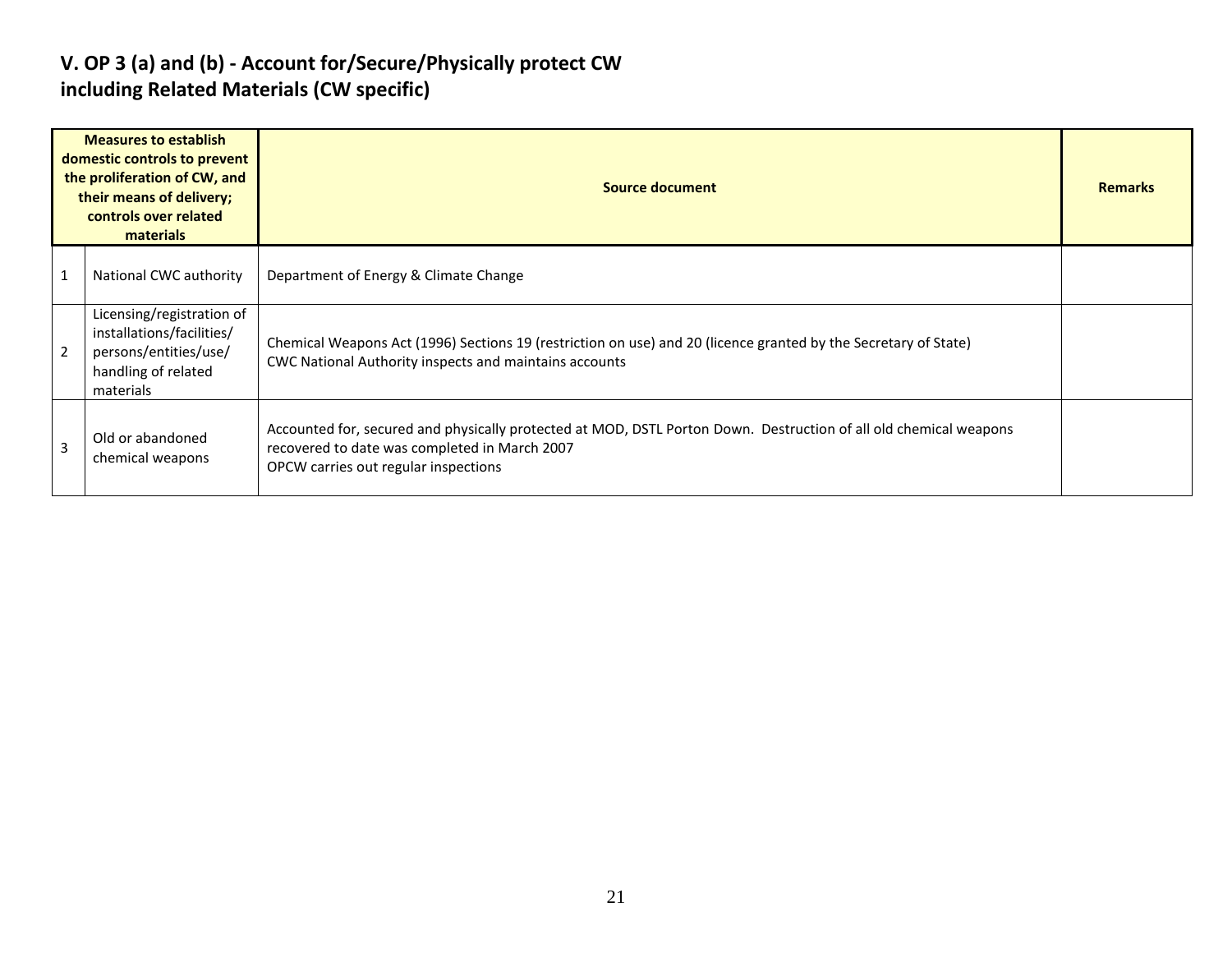#### **VI. OP 3 (a) and (b) - Account for/Secure/Physically protect BW including Related Materials (BW specific)**

| <b>Measures to establish</b><br>domestic controls to prevent<br>the proliferation of BW, their<br>means of delivery; controls<br>over related materials | Source document                                                                                                                                                                                                                                                                                                                                                                                                                                                                                                                                                                                                                                                                                                                                                                                                                                                       | <b>Remarks</b> |
|---------------------------------------------------------------------------------------------------------------------------------------------------------|-----------------------------------------------------------------------------------------------------------------------------------------------------------------------------------------------------------------------------------------------------------------------------------------------------------------------------------------------------------------------------------------------------------------------------------------------------------------------------------------------------------------------------------------------------------------------------------------------------------------------------------------------------------------------------------------------------------------------------------------------------------------------------------------------------------------------------------------------------------------------|----------------|
| Licensing/registration of<br>installations/facilities/<br>persons/entities/use/<br>handling of materials                                                | European Commission Directive on Biological agents 2000/54/EC<br>Control of Substances Hazardous to Health (COSHH) regulations<br>Genetically Modified Organisms (Contained Use) Regulations (2000)<br>Specified Animal Pathogens Order (1998) SAPO<br>Plant Health (Great Britain) Order (1933)<br>Anti-terrorism, Crime and Security Act (2001), Part 7 Article 59: duty to notify Secretary of State before keeping or using<br>dangerous substances; Part 7 Article 67<br>The Specified Animal Pathogens Order (SAPO) 2008 provides a legal basis for the formal transfer of the inspection and<br>enforcement role for this legislation from the Department for Environment, Food and Rural Affairs, the Veterinary<br>Laboratories Agency and local authorities to the Health and Safety Executive (HSE). The legislation came into effect on 28<br>April 2008. |                |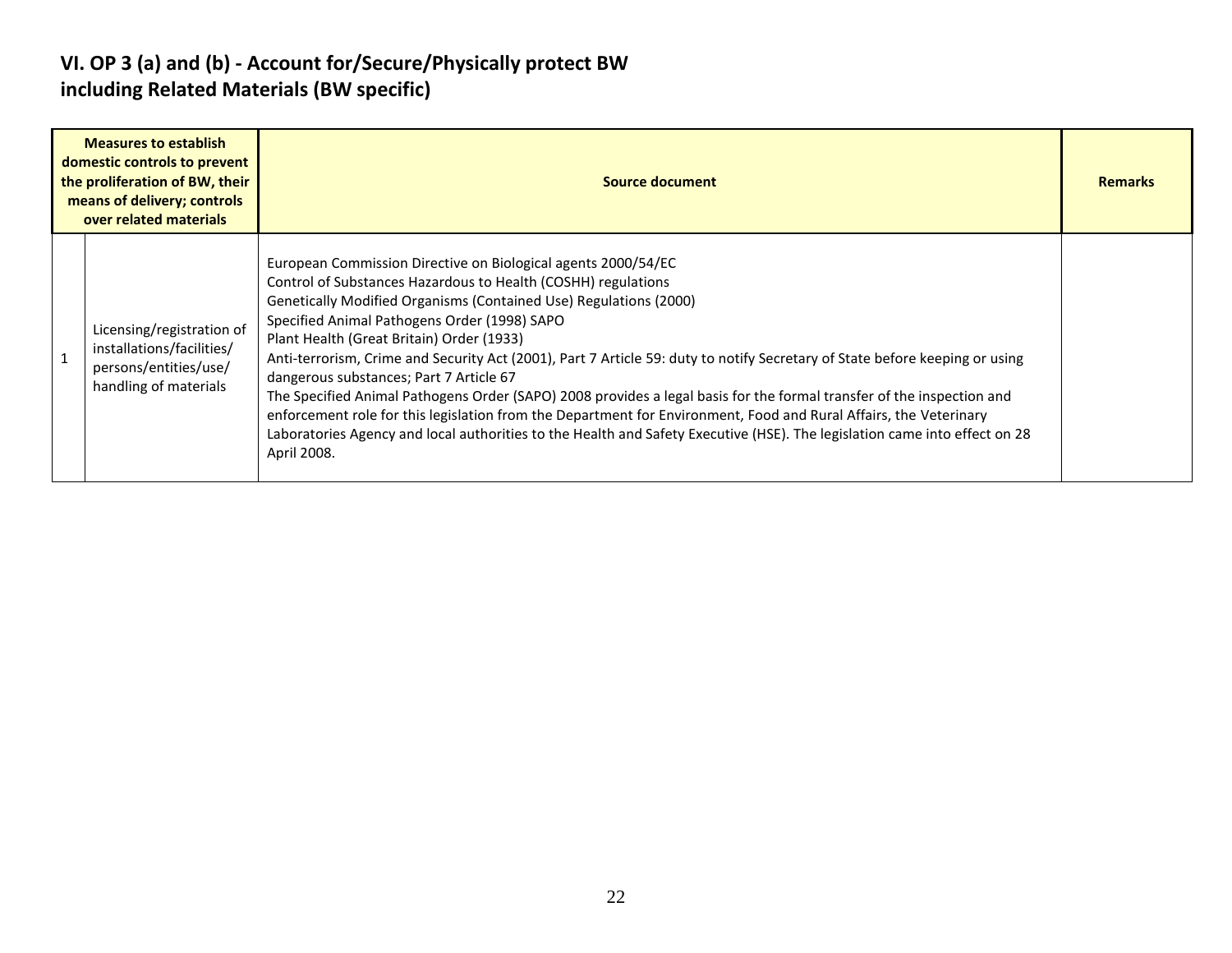# **VII. OP 3 (c) and (d) and related matters from OP 6 - Controls of NW,**

### **CW and BW, including Related Materials**

| <b>Border controls and export</b><br>and trans-shipment controls<br>to prevent the proliferation |                                                                                                              | <b>National legal framework</b> |                                              |              |                                                                                                                                                                                                                                                                                                                                                                                                                                                                                                                                              |                     |                                   | <b>Enforcement and civil/criminal penalties</b> |                                                                                                                                                                                                                                                                                                                                                                                                                 |                |
|--------------------------------------------------------------------------------------------------|--------------------------------------------------------------------------------------------------------------|---------------------------------|----------------------------------------------|--------------|----------------------------------------------------------------------------------------------------------------------------------------------------------------------------------------------------------------------------------------------------------------------------------------------------------------------------------------------------------------------------------------------------------------------------------------------------------------------------------------------------------------------------------------------|---------------------|-----------------------------------|-------------------------------------------------|-----------------------------------------------------------------------------------------------------------------------------------------------------------------------------------------------------------------------------------------------------------------------------------------------------------------------------------------------------------------------------------------------------------------|----------------|
|                                                                                                  | of nuclear, chemical and<br>biological weapons and their<br>means of delivery including<br>related materials | N<br>W                          | $X$ /?<br>$\mathbf{C}$<br>B<br><b>W</b><br>W |              | <b>Source document</b>                                                                                                                                                                                                                                                                                                                                                                                                                                                                                                                       | N<br>W <sub>l</sub> | $X$ /?<br>$\mathbf c$<br><b>W</b> | B.<br>W                                         | <b>Source document</b>                                                                                                                                                                                                                                                                                                                                                                                          | <b>Remarks</b> |
| $\mathbf{1}$                                                                                     | Border control to<br>detect, deter, prevent<br>and combat illicit<br>trafficking                             | $\mathsf{X}^-$                  | $\mathsf{X}$                                 | X            | NW/CW/BW:<br>Customs and Excise Management Act (1979),<br>Section 68 (offence to export prohibited or<br>restricted goods)<br>Council Regulation 952/2013 (The Customs<br>Union Code), as amended, Articles 134 and 267                                                                                                                                                                                                                                                                                                                      | Χ                   | X                                 | $\mathsf{X}$                                    | NW/CW/BW:<br>Police<br><b>Security Service</b><br>Immigration<br>Customs<br>Finance Act (1994), Part 1, Chapter III<br>(enforcement powers in relation to imports or<br>exports)<br>Customs and Excise Management Act (1979),<br>Section 163 (Powers to stop and search<br>vehicles or vessels)<br>Council Regulation (EC) No. 515/97 of 13<br>March 1997: Mutual assistance between EU<br><b>Member States</b> |                |
| $\overline{2}$                                                                                   | Law enforcement to<br>detect, deter, prevent<br>and combat illicit<br>trafficking                            | X                               | X                                            | $\mathsf{X}$ | NW/CW/BW:<br>Finance Act (1994), Part 1, Chapter III<br>(enforcement powers in relation to imports or<br>exports)<br>Customs and Excise Management Act (1979),<br>Section 163 (Powers to stop and search<br>vehicles or vessels)<br>Council Regulation (EU) No. 952/2013 (Union<br>Customs Code), as amended Article 198<br>Defence Science and Technology Laboratory<br>(Dstl) provides assistance in conjunction with<br>other Governmental Departments and<br>Agencies Ratings advice provided by BIS<br><b>Technical Assessment Unit</b> | X                   | X                                 | $\mathsf{X}$                                    | NW/CW/BW:<br>Police<br><b>Security Service</b><br>Immigration<br>Customs<br>Council Regulation (EU) No. 952/2013 (Union<br>Customs Code), as amended Article 198                                                                                                                                                                                                                                                |                |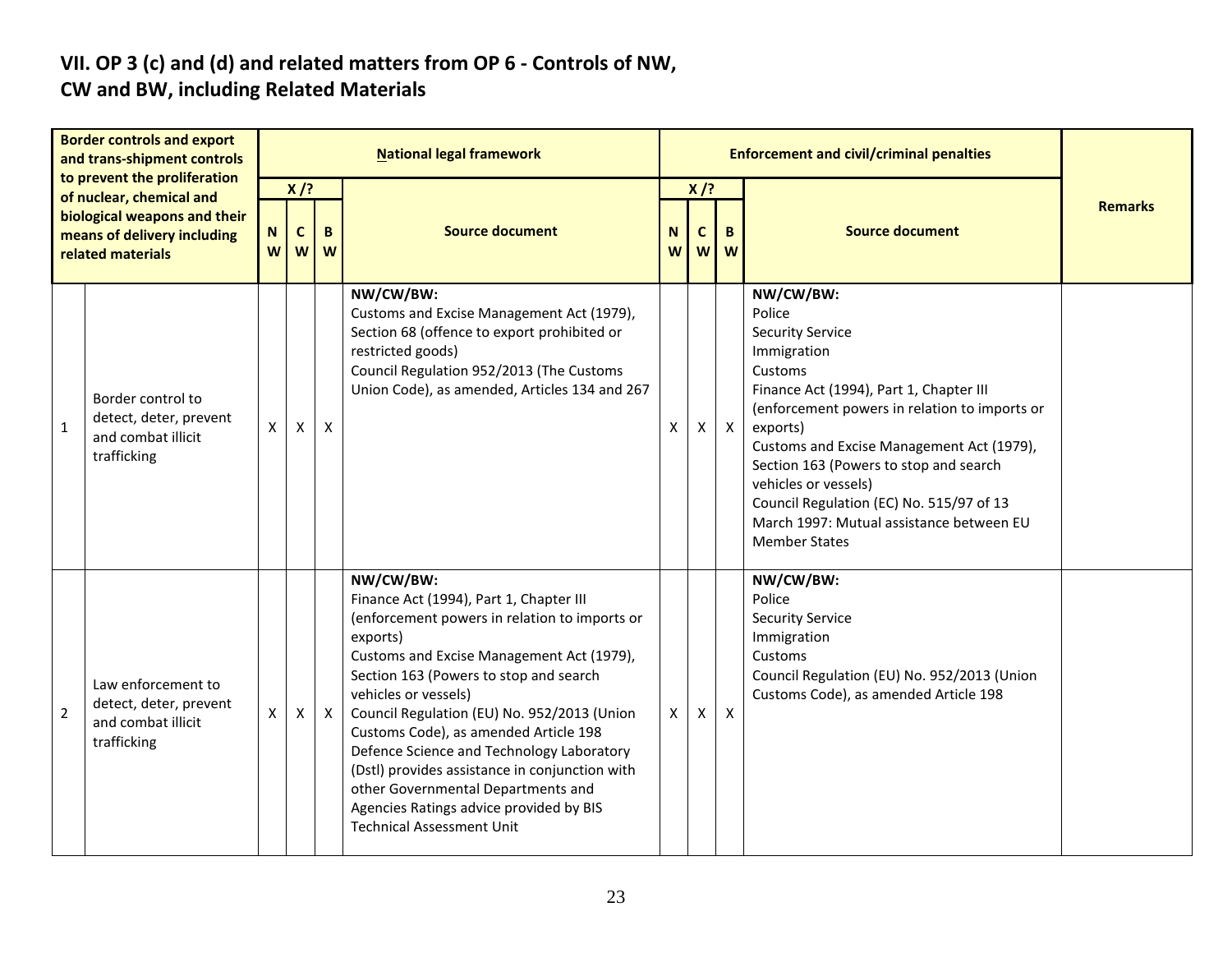| 3 | Border control detection<br>measures   |   | X   | X            | NW/CW/BW:<br>Defence Science and Technology Laboratory<br>(Dstl) provides assistance in conjunction with<br>other Governmental Departments and<br>Agencies<br>Ratings advice provided by BIS Technical<br><b>Assessment Unit</b>                                                                                                         | X | X | X                         | NW/CW/BW:<br>Scanners in main ports, X-ray machines and<br>explosive and radioactive detectors                                                                                                                                                      |  |
|---|----------------------------------------|---|-----|--------------|------------------------------------------------------------------------------------------------------------------------------------------------------------------------------------------------------------------------------------------------------------------------------------------------------------------------------------------|---|---|---------------------------|-----------------------------------------------------------------------------------------------------------------------------------------------------------------------------------------------------------------------------------------------------|--|
|   |                                        |   |     |              | NW/CW/BW:<br>Council regulation (EC) No. 428/2009 of 5 May<br>2009 setting up a Community regime for the<br>control of exports, transfer, brokering and<br>transit of dual-use items, as amended<br>Trade in Goods (Control) Order (2003), Section<br>4 (controls on transfers of controlled goods<br>from one third country to another) |   |   |                           | NW/CW/BW:<br>Trade in Goods (Control) Order (2003)<br>Council regulation (EC) No 428/2009 of 5 May<br>2009 setting up a Community regime for the<br>control of exports, transfer, brokering and<br>transit of dual-use items, as amended, Article 5 |  |
| 4 | Control of brokering                   | X | Χ   | X            | CW:<br>Chemical Weapons Act as amended by the<br>Anti-terrorism, Crime and Security Act (ATCSA)<br>2001, Sections 43-44                                                                                                                                                                                                                  | X | X | Χ                         | CW:<br>Chemical Weapons Act as amended by the<br>Anti-terrorism, Crime and Security Act (ATCSA)<br>2001, Section 113                                                                                                                                |  |
|   |                                        |   |     |              | BW:<br>Biological Weapons Act 1974 as amended by<br>the Anti-terrorism, Crime and Security Act<br>(ATCSA) 2001, Sections 43-44                                                                                                                                                                                                           |   |   |                           | BW:<br>Biological Weapons Act 8 February 1974,<br>Chapter 6 - Section 1 as amended by Anti-<br>terrorism, Crime and Security Act (ATCSA) 2001                                                                                                       |  |
| 5 | Export control<br>legislation in place | X | X   | X            | NW/CW/BW:<br>Council regulation (EC) No. 428/2009 of 5 May<br>2009 setting up a Community regime for the<br>control of exports, transfer, brokering and<br>transit of dual-use items<br>Export Control Order No. 3231 (2008)                                                                                                             | X | X | $\boldsymbol{\mathsf{X}}$ | NW/CW/BW:<br>Export Control Act (2002)<br>Council regulation (EC) No 428/2009 of 5 May<br>2009 setting up a Community regime for the<br>control of exports, transfer, brokering and<br>transit of dual-use items, as amended, Article 5             |  |
|   |                                        |   |     |              |                                                                                                                                                                                                                                                                                                                                          |   |   |                           | BW:<br>Biological Weapons Act 1974 as amended by<br>the Anti-terrorism, Crime and Security (2001),<br>Section 45                                                                                                                                    |  |
| 6 | Licensing provisions and<br>Authority  | X | X I | $\mathsf{X}$ | NW/CW/BW:<br>The Export Control Organisation is responsible<br>for issuing export licences for so-called<br>"strategic" goods. This includes a wide range of<br>items including military and dual-use goods,                                                                                                                             | X | X | $\mathsf{X}$              | NW/CW/BW:<br>Export Control Organisation (ECO), Department<br>of Business, Enterprise and Regulatory Reform<br>(BIS)                                                                                                                                |  |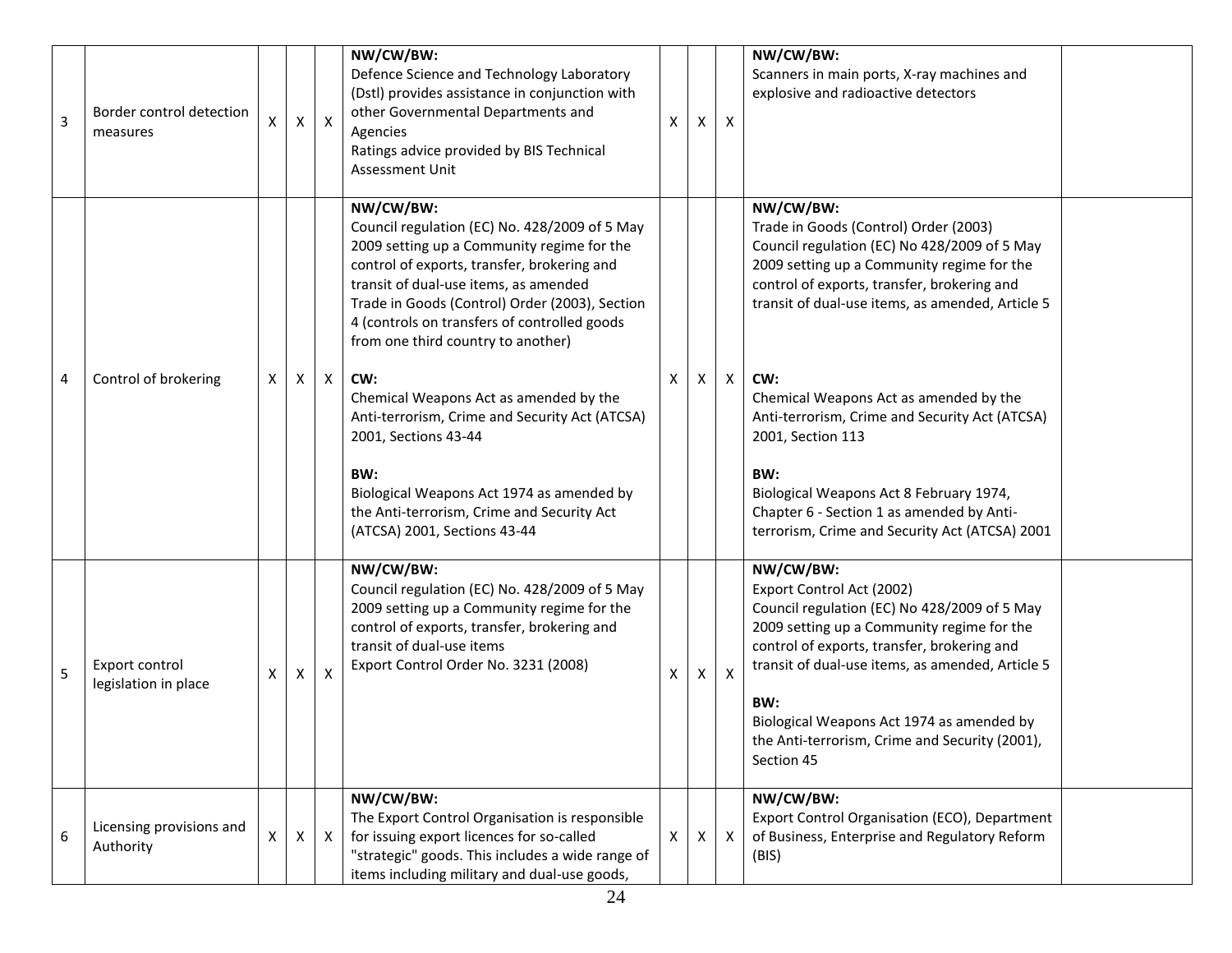|   |                                                            |    |   |              | firearms, nuclear, chemical, biological products<br>and much more, as well items that are<br>controlled when transmitted electronically<br>Council regulation (EC) No. 428/2009 of 5 May<br>2009 setting up a Community regime for the<br>control of exports, transfer, brokering and<br>transit of dual-use items - Possibility of<br>National General Authorisation for intra-<br>Community trade<br>Export Control Order No. 3231 (2008), Part 2 |   |                           |                           | Export Control Order. 3231 (2008) Part 6 -<br>Offences, Enforcement and Penalties<br>(An authorisation shall be required for intra-<br>Community transfers of dual-use items listed in<br>Annex IV. Items listed in Part 2 of Annex IV<br>shall not be covered by a general<br>authorization) Article 17 (Transit and<br>Transhipment exemptions) and Article 18<br>(Software and technology exceptions) |  |
|---|------------------------------------------------------------|----|---|--------------|-----------------------------------------------------------------------------------------------------------------------------------------------------------------------------------------------------------------------------------------------------------------------------------------------------------------------------------------------------------------------------------------------------------------------------------------------------|---|---------------------------|---------------------------|----------------------------------------------------------------------------------------------------------------------------------------------------------------------------------------------------------------------------------------------------------------------------------------------------------------------------------------------------------------------------------------------------------|--|
| 7 | Control lists of<br>materials, equipment<br>and technology | X. | X | $\mathsf{X}$ | NW:<br>Council regulation (EC) No. 428/2009 of 5 May<br>2009 setting up a Community regime for the<br>control of exports, transfer, brokering and<br>transit of dual-use items<br>Export Control Order No. 3231 (2008) Article<br>19 (End-use control on technical assistance)                                                                                                                                                                      | X | X                         | $\boldsymbol{\mathsf{X}}$ | NW/CW/BW:<br>Export Control Order No. 3231 (2008), Part 2<br>BW:<br>DTI Export Licensing & Sanctions - particular<br>circumstances, Article 3.6                                                                                                                                                                                                                                                          |  |
| 8 | Intangible technology<br>transfers                         | X. | X | $\mathsf{x}$ | NW/CW/BW:<br>Council regulation (EC) No. 428/2009 of 5 May<br>2009 setting up a Community regime for the<br>control of exports, transfer, brokering and<br>transit of dual-use items, Article 2<br>Customs and Excise Management Act (1979),<br>as amended<br>Export Control Order (2008) Articles 10 and 11<br>BW:<br>Export Control Order No. 3231 (2008) - Part 3<br>Article 19 (End-use control on technical<br>assistance)                     |   | X                         | X                         | NW/CW/BW:<br>Customs and Excise Management Act (1979)<br>Export Control Order (2008) Part 6                                                                                                                                                                                                                                                                                                              |  |
| 9 | Inclusion of means of<br>delivery                          | X  | X | $\mathsf{X}$ | NW/CW/BW:<br>Council regulation (EC) No. 428/2009 of 5 May<br>2009 setting up a Community regime for the<br>control of exports, transfer, brokering and<br>transit of dual-use items, as amended, Annex 1                                                                                                                                                                                                                                           | X | $\boldsymbol{\mathsf{X}}$ | $\boldsymbol{X}$          | NW/CW/BW:<br>Export Control Order No. 3231 (2008)                                                                                                                                                                                                                                                                                                                                                        |  |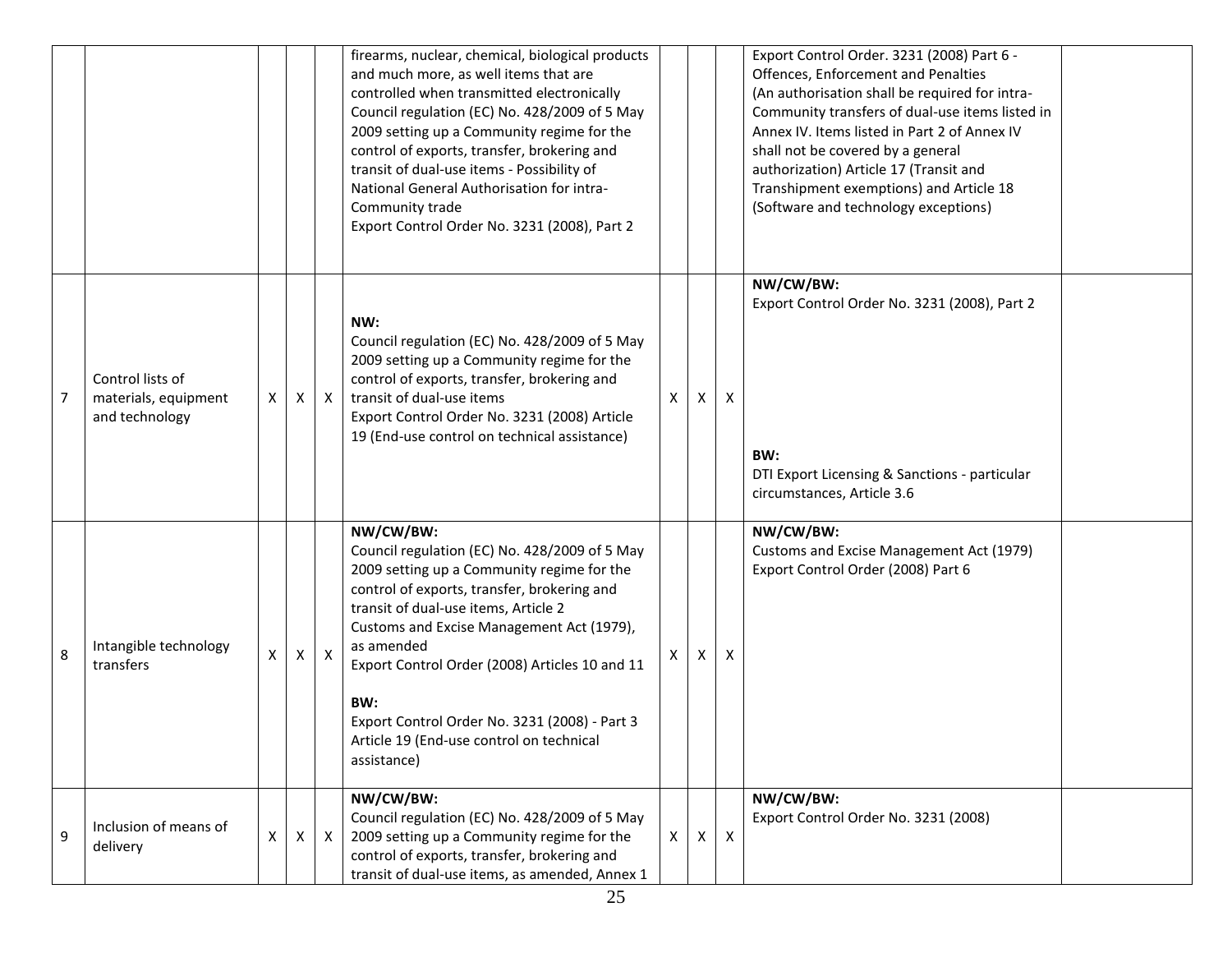|    |                        |   |              |              | Export Control Order No. 3231 (2008) - Part 3<br>Article 19 End-use control on technical<br>assistance                                                                                                                                                                                                                                                                                                                                                                           |              |   |                           |                                                                                                                                          |  |
|----|------------------------|---|--------------|--------------|----------------------------------------------------------------------------------------------------------------------------------------------------------------------------------------------------------------------------------------------------------------------------------------------------------------------------------------------------------------------------------------------------------------------------------------------------------------------------------|--------------|---|---------------------------|------------------------------------------------------------------------------------------------------------------------------------------|--|
| 10 | End-user controls      | X | Χ            | $\mathsf{X}$ | NW/CW/BW:<br>Council regulation (EC) No. 428/2009 of 5 May<br>2009 setting up a Community regime for the<br>control of exports, transfer, brokering and<br>transit of dual-use items, as amended, Arts. 9<br>and 20<br>Export Control Order No. 3231 (2008) - Part 3<br>Article 19 (End-use control on technical<br>assistance)                                                                                                                                                  | $\mathsf{x}$ | X | X                         | NW/CW/BW:<br>Export Control Order No. 3231 (2008)                                                                                        |  |
| 11 | Catch all clause       | X | X            | $\mathsf{X}$ | NW/CW/BW:<br>Council regulation (EC) No. 428/2009 of 5 May<br>2009 setting up a Community regime for the<br>control of exports, transfer, brokering and<br>transit of dual-use items, as amended, Article 4<br>Export Control Order No. 3231 (2008) - Part 3<br>Article 19 (End-use control on technical<br>assistance)                                                                                                                                                          | X            | Χ | X                         | NW/CW/BW:<br>Export Control Order No. 3231 (2008)                                                                                        |  |
| 12 | Transit control        | X | X            | $\mathsf{X}$ | NW/CW/BW:<br>Council regulation (EC) No. 428/2009 of 5 May<br>2009 setting up a Community regime for the<br>control of exports, transfer, brokering and<br>transit of dual-use items, as amended, Article 6<br>Customs and Excise Management Act (1979),<br>Section 68 (offence to organise transit of<br>prohibited or restricted goods)<br>NW/CW:<br>Open General Transhipment License (OGTL)<br>Individual Transhipment License (if consistent<br>with Consolidated Criteria) | X            | X | $\boldsymbol{\mathsf{X}}$ | NW/CW:<br>DTI Export Licensing & Sanctions - particular<br>circumstances, Article 3.6<br>BW:<br>Customs and Excise Management Act (1979) |  |
| 13 | Trans-shipment control | X | $\mathsf{X}$ | $\mathsf{X}$ | NW/CW/BW:<br>Council regulation (EC) No. 428/2009 of 5 May<br>2009 setting up a Community regime for the<br>control of exports, transfer, brokering and<br>transit of dual-use items, as amended, Article 6                                                                                                                                                                                                                                                                      | X            | Χ | $\boldsymbol{\mathsf{X}}$ | NW/CW/BW:<br>DTI Export Licensing & Sanctions - particular<br>circumstances, Article 3.6                                                 |  |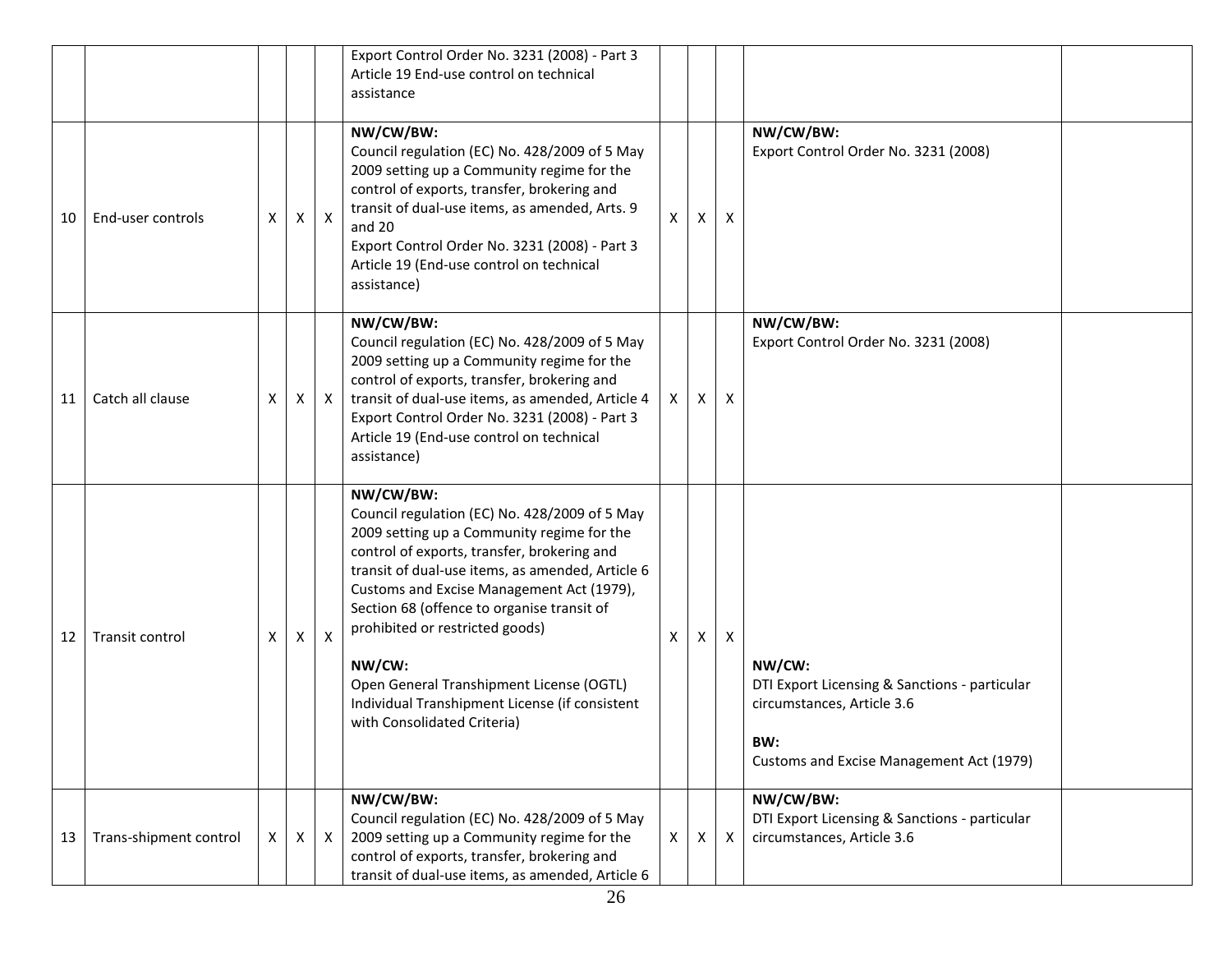|    |                                                                                                                                        |   |   |                           | Customs and Excise Management Act (1979),<br>Section 68 (offence to organise trans-shipment<br>of prohibited or restricted goods)<br>BW:<br>Open General Transhipment License (OGTL)<br>Individual Transhipment License (if consistent<br>with Consolidated Criteria)                                                                                                                                                                                                                                                                                                                                                                                                                     |   |   |                           |                                                                                                                                                                                                                                                                                                      |  |
|----|----------------------------------------------------------------------------------------------------------------------------------------|---|---|---------------------------|-------------------------------------------------------------------------------------------------------------------------------------------------------------------------------------------------------------------------------------------------------------------------------------------------------------------------------------------------------------------------------------------------------------------------------------------------------------------------------------------------------------------------------------------------------------------------------------------------------------------------------------------------------------------------------------------|---|---|---------------------------|------------------------------------------------------------------------------------------------------------------------------------------------------------------------------------------------------------------------------------------------------------------------------------------------------|--|
| 14 | Re-export control                                                                                                                      | X | X | $\boldsymbol{\mathsf{X}}$ | NW/CW/BW:<br>Council regulation (EC) No. 428/2009 of 5 May<br>2009 setting up a Community regime for the<br>control of exports, transfer, brokering and<br>transit of dual-use items, as amended                                                                                                                                                                                                                                                                                                                                                                                                                                                                                          | X | X | $\boldsymbol{\mathsf{X}}$ | NW/CW/BW:<br>DTI Export Licensing & Sanctions - particular<br>circumstances, Article 3.6                                                                                                                                                                                                             |  |
| 15 | Control over financing of<br>exports/transhipments<br>that would contribute to<br>proliferation                                        |   | X | $\boldsymbol{\mathsf{X}}$ | NW/CW/BW:<br>The Money Laundering, Terrorist Financing and<br>Transfer of Funds (Information on the Payer)<br>Regulations 2017 (covers offences under the<br>Customs and Excise Management Act 1979,<br>Article 68 (2), Export of prohibited or restricted<br>goods)                                                                                                                                                                                                                                                                                                                                                                                                                      | X | X | $\mathsf{X}$              | NW/CW/BW:<br>The Money Laundering, Terrorist Financing and<br>Transfer of Funds (Information on the Payer)<br>Regulations 2017 (covers offences under the<br>Customs and Excise Management Act 1979,<br>Article 68 (2), Export of prohibited or restricted<br>goods)                                 |  |
| 16 | Control over services<br>related to exports/<br>transhipments that<br>would contribute to<br>proliferation including<br>transportation |   | Χ | X                         | CW:<br>Chemical weapons Act 1996 as amended by<br>the Anti-terrorism, Crime and Security Act<br>$(2001)$ :<br>Proceedings for a chemical weapons offence<br>may be instituted by order of the<br>Commissioners of Customs and Excise if it<br>appears to them that the offence has<br>involved-<br>The movement of a chemical weapon into or<br>out of any country or territory;<br>BW:<br>Biological Weapons Act 1974 (Proceedings for<br>a biological weapons offence may be instituted<br>by order of the Commissioners of Customs and<br>Excise if it appears to them that the offence<br>has involved (b) the movement of any such<br>thing into or out of any country or territory) |   |   | х                         | BW:<br>Biological Weapons Act 1974 (Proceedings for<br>a biological weapons offence may be instituted<br>by order of the Commissioners of Customs and<br>Excise if it appears to them that the offence<br>has involved (b)the movement of any such<br>thing into or out of any country or territory) |  |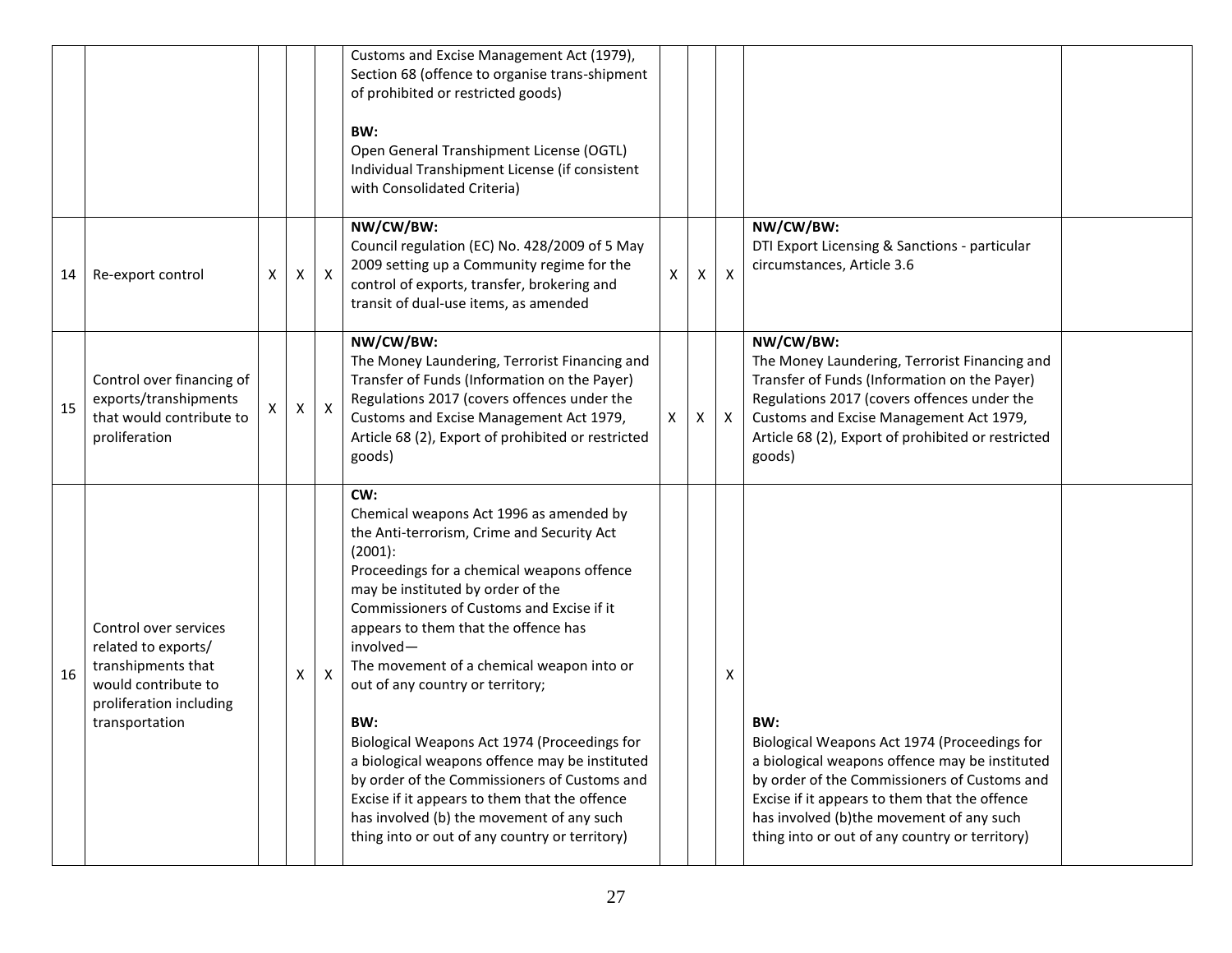#### **VIII. OP 7 and 8 (d) - Assistance, Work with and inform Industry and Public, and other Information**

| $\mathbf{1}$   | Assistance offered                                                | UK is willing to provide assistance as appropriate in response to specific requests from States lacking the legal and regulatory infrastructure,<br>implementation experience and/or resources for fulfilling the provisions of SCR 1540.                                                                                                                                                                                                                                                                                                                                                                                                                          |
|----------------|-------------------------------------------------------------------|--------------------------------------------------------------------------------------------------------------------------------------------------------------------------------------------------------------------------------------------------------------------------------------------------------------------------------------------------------------------------------------------------------------------------------------------------------------------------------------------------------------------------------------------------------------------------------------------------------------------------------------------------------------------|
| $\overline{2}$ | Assistance Point of<br>Contact (for assistance<br>providers only) | Zainab Hashmi<br>(WMD (CBRN) Terrorism Policy Adviser, Directorate for Defence and International Security, Foreign and Commonwealth Office, London)<br>Tel: +44 0207 008 8293<br>Email: Zainab.Hashmi@fco.gov.uk<br><b>Edward Rice-Howell</b><br>(1540 Committee Representative, Strategic Threats Team, United Kingdom Mission to the United Nations, New York)<br>Tel: 646-321-5403<br>Email: Edward.ricehowell@fco.gov.uk                                                                                                                                                                                                                                       |
| 3              | Assistance requested                                              |                                                                                                                                                                                                                                                                                                                                                                                                                                                                                                                                                                                                                                                                    |
| 4              | Action taken to work<br>with and inform industry                  | The Export Control Advisory committee with representation from trade associations and the government export control community meets<br>regularly to discuss developments and areas of concern. In addition an extensive awareness campaign for industry around the UK continues. 25<br>seminars and training courses were held nationwide during 2006, attended by over 500 delegates from 180 organisations. Presentations are<br>also given to individual companies. Along with a regularly updated website the Exports Control Organisation also maintains a web-based tool,<br>the Goods Checker, to help exporters find out if their products are licensable. |
| 5              | Action taken to work<br>with and inform the<br>public             | Relevant information is disseminated through government web sites, publications and leaflets.                                                                                                                                                                                                                                                                                                                                                                                                                                                                                                                                                                      |
| 6              | Point of Contact                                                  | Zainab Hashmi<br>(WMD (CBRN) Terrorism Policy Adviser, Directorate for Defence and International Security, Foreign and Commonwealth Office, London)<br>Tel: +44 0207 008 8293<br>Email: Zainab.Hashmi@fco.gov.uk<br><b>Edward Rice-Howell</b><br>(1540 Committee Representative, Strategic Threats Team, United Kingdom Mission to the United Nations, New York)                                                                                                                                                                                                                                                                                                   |